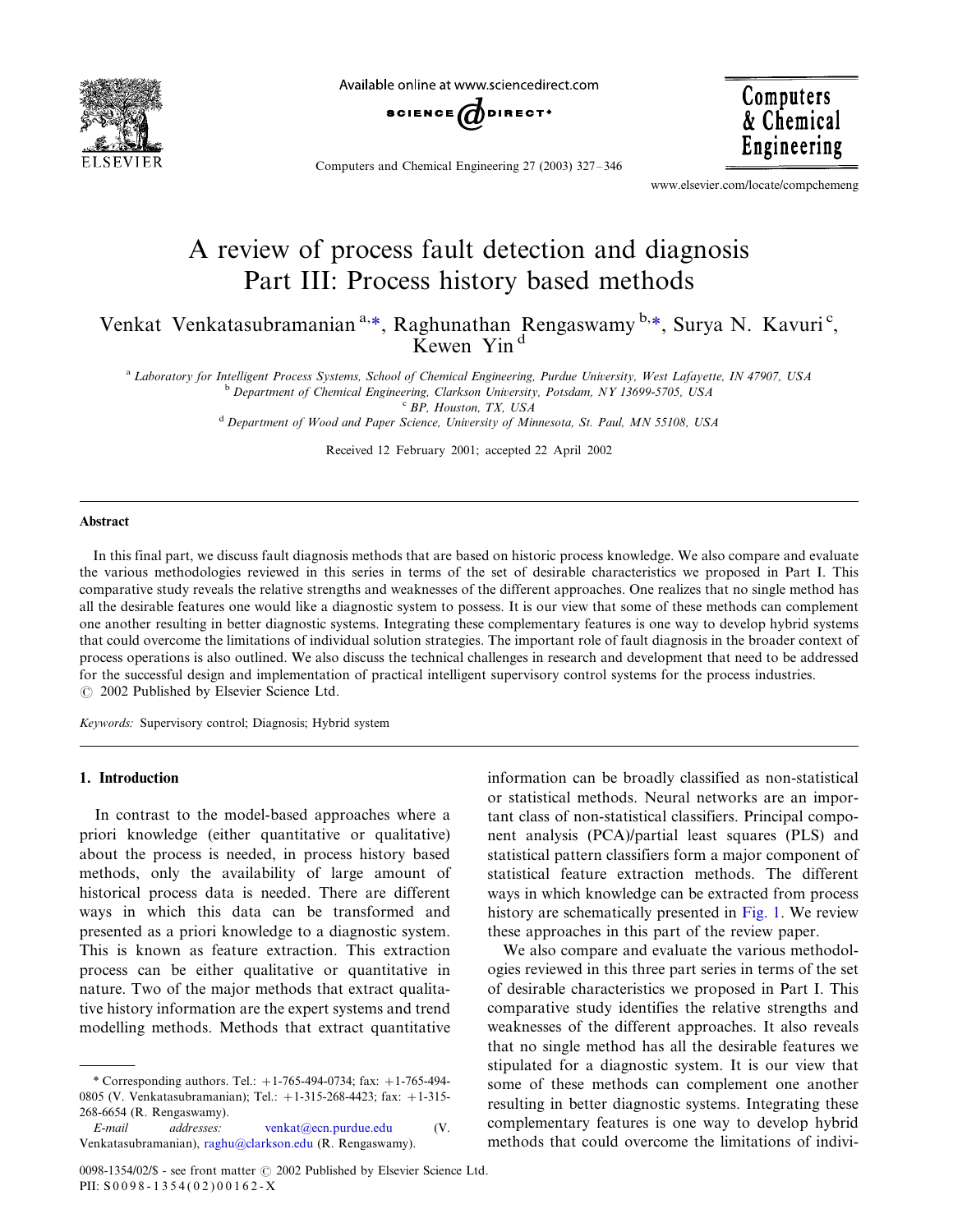

Fig. 1. Classification of process history-based methods

dual solution strategies. We review some recent trends in this direction. The important role of fault diagnosis in the broader context of process operations is also outlined. Finally, we also discuss the technical challenges in research and development that need to be addressed for the successful design and implementation of practical intelligent supervisory control systems for the process industries.

#### 2. Qualitative feature extraction

As mentioned earlier two of the important methods that employ qualitative feature extraction are the expert systems and trend modelling approaches. In this section we review these two approaches.

#### 2.1. Expert systems

Rule-based feature extraction has been widely used in expert systems for many applications. An expert system is generally a very specialized system that solves problems in a narrow domain of expertise. The main components in an expert system development include: knowledge acquisition, choice of knowledge representation, the coding of knowledge in a knowledge base, the development of inference procedures for diagnostic reasoning and the development of input-output interfaces. The main advantages in the development of expert systems for diagnostic problem-solving are: ease of development, transparent reasoning, the ability to reason under uncertainty and the ability to provide explanations for the solutions provided.

There are a number of papers that discuss expert system applications for fault diagnosis of specific systems. Initial attempts at the application of expert systems for fault diagnosis can be found in Henley (1984), Chester, Lamb, and Dhurjati (1984) and Niida (1985). Rich, Venkatasubramanian, Nasrallah, and Matteo (1989) discuss a diagnostic expert system for a whipped topping process. The objectives of this expert system were twofold. First, the system classifies the reasons for the observed problem as an operator error, equipment failure or system disturbance. Second, the expert system offers prescriptive remedies to restore the process to normal operation.

Structuring the knowledge-base through hierarchical classification can be found in Ramesh, Shum, and Davis (1988) and an application of an expert system for catcracker diagnosis can be found in Ramesh, Davis, and Schwenzer (1989). Several large systems have been built using such an approach and constitutes an improvement over the unstructured rule-based systems. Ideas on knowledge-based diagnostic systems based on the task framework can be found in Ramesh, Davis, and Schwenzer (1992). A rule-based expert system for fault diagnosis in a cracker unit is described in Venkatasubramanian (1989) and a specialized shell for diagnostic expert systems can be found in Venkatasubramanian (1988). A discussion on different forms of reasoning in expert systems can be found in Ungar and Venkatasubramanian (1990). More work on expert systems in fault diagnosis can be found in Quantrille and Liu (1991). A framework to represent the uncertain elements of the diagnostic problem using belief networks, and the use of distributed network (parallel) computations to determine the most probable diagnostic hypotheses can be found in RojasGuzman and Kramer (1993).

There are a number of other researchers who have worked on application of expert systems for diagnostic problems. Basila, Stefanek, and Cinar (1990) have developed a supervisory expert system that uses objectbased knowledge representation to represent heuristic and model-based knowledge. A prototype has been applied to improve the behavior of a packed-bed tubular CO oxidation reactor under auto-thermal operation. Zhang and Roberts (1991) have presented a methodology for formulating diagnostic rules from the knowledge of system structures and component functions. This approach has been tested on a pilot scale mixing process and a simulated CSTR system. Chen and Modarres (1992) have developed an expert system, called FAX, to address the determination of the root cause of process malfunctions and suggestions for corrective action(s) to avert abnormal situations. Becraft and Lee (1993) have proposed an integrated framework comprising of a neural network and an expert system. A neural network is used as a first-level filter to diagnose the most commonly encountered faults in chemical process plants. Once the faults are localized within a particular process by the neural network, a deep knowledge expert system analyzes the result, and either confirms the diagnosis or else offers an alternative solution. Tarifa and Scenna (1997) have proposed a hybrid system that uses signed directed graphs (SDG) and fuzzy logic. The SDG model of the process is used to perform qualitative simulation to predict possible process behaviors for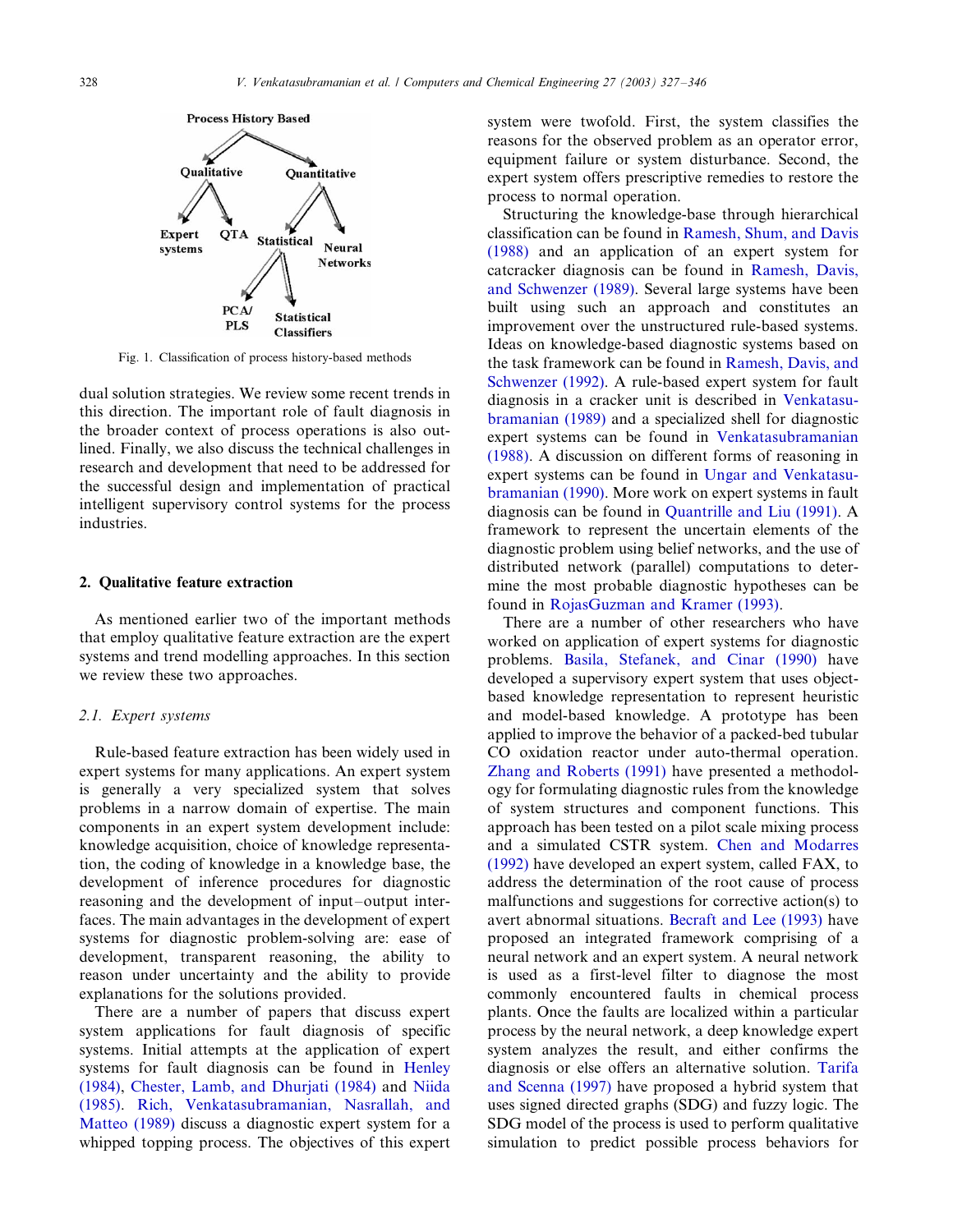various faults. Those predictions are used to generate if-then rules that are evaluated by an expert system using information about the actual process state and fuzzy logic. Zhao, Chen, and Shen (1997) have presented a wavelet-sigmoid basis neural network and expert system based integrated framework for fault diagnosis of a hydrocracking process. Wo, Gui, Shen, and Wang (2000) have presented an expert fault diagnostic system that uses rules with certainty factors. Leung and Romagnoli (2000) have presented a probabilistic model-based expert system for fault diagnosis. Possible cause and effect graph, an enhanced SDG has been used for qualitative modelling. The diagnostic system has been applied to a pilot scale distillation column. Tarifa and Scenna (1998) discuss an expert system for fault diagnosis of a multistage flash desalination process. An expert system approach for fault diagnosis in batch processes is discussed in Scenna (2000).

There are a number of other papers that discuss specific applications of expert systems for fault diagnosis. However, in all the applications, the limitations of an expert system approach is obvious. Knowledge-based systems developed from expert rules are very systemspecific, their representation power is quite limited, and they are difficult to update (Rich & Venkatasubramanian, 1987). The advantage though is the ease of development and transparent reasoning.

#### 2.2. Qualitative trend analysis  $(QTA)$

A second approach to qualitative feature extraction is the abstraction of trend information. Trend analysis and prediction are important components of process monitoring and supervisory control. Trend modelling can be used to explain the various important events happening in the process, do malfunction diagnosis and predict future states. From a procedural perspective, in order to obtain a signal trend not too susceptible to momentary variations due to noise, some kind of filtering needs to be employed. For example, time series representations assume, a priori, certain behavior as they are identified using a known process behavior. Alternatively, one may simply use a filter (such as an auto-regressive filter) with a priori chosen filter coefficients (specifying the required degree of smoothing). Both types of filters suffer from the fact that they cannot distinguish well between a transient and true instability (Gertler, 1989). The essential qualitative characters might be distorted by these filters. Avoiding this problem requires that the trend be viewed from different time scales or different levels of abstraction. Qualitative abstraction allows for a compact representation of the trend by representing only the significant events. For tasks such as diagnosis, qualitative trend representation often provides valuable information that facilitates reasoning about the process behavior. In a majority of cases, process malfunctions leave a distinct trend in the sensors monitored. These distinct trends can be suitably utilized in identifying the underlying abnormality in the process. Thus, a suitable classification and analysis of process trends can detect the fault earlier and lead to quick control. Also, qualitative trend representation can pave way for efficient data compression.

Cheung and Stephanopoulos (1990) have built a formal framework for the representation of process trends. They introduce triangulation to represent trends. Triangulation is a method where each segment of a trend is represented by its initial slope, its final slope (at each point, or critical point of the trend) and a line segment connecting the two critical points. A series of triangles constitute a process trend. Through this method, the actual trend always lies within the bounding triangle, which illustrates the maximum error in the representation of the trend. Janusz and Venkatasubramanian (1991) identify a comprehensive set of primitives using which any trend can be represented. They use a finite difference method to calculate the first and second derivative of the process trend changes and based on these values, the primitives are identified. This qualitative formalism readily lends itself to hierarchic representations as well. Rengaswamy and Venkatasubramanian (1995) have shown how primitives can be extracted from raw noisy sensor data by treating the problem of primitive identification as a classification problem using neural networks. Each data set in a given time window would be classified to one of the primitives. This work is oriented towards a syntactic pattern recognition approach. Syntactic approaches are suitable for hierarchical representation of the trend information and are suitable for developing error correcting code, which eliminates the effects of high noise and outliers. At a lower level, a pattern classification approach like neural networks is used to identify the fundamental features of the trends observed. At a higher level, the syntactic information is abstracted and represented in a hierarchical fashion with the error correcting code smoothing out the errors made at the lower level. Vedam and Venkatasubramanian (1997) proposed a wavelet theory based adaptive trend analysis framework and later proposed a dyadic B-Splines based trend analysis algorithm (Vedam, Venkatasubramanian, & Bhalodia, 1998). Recently, Rengaswamy, Hagglund, and Venkatasubramanian (2001) have discussed the utility of trend modelling in control loop performance assessment.

Konstantinov and Yoshida (1992) proposed a qualitative analysis procedure with the help of an expandable shape library that stores shapes like decreasing concavely, decreasing convexly and so on. The first step in their method is the approximation of state variables by a proper analytic function. The analytic noise-free model is then converted into a qualitative form and the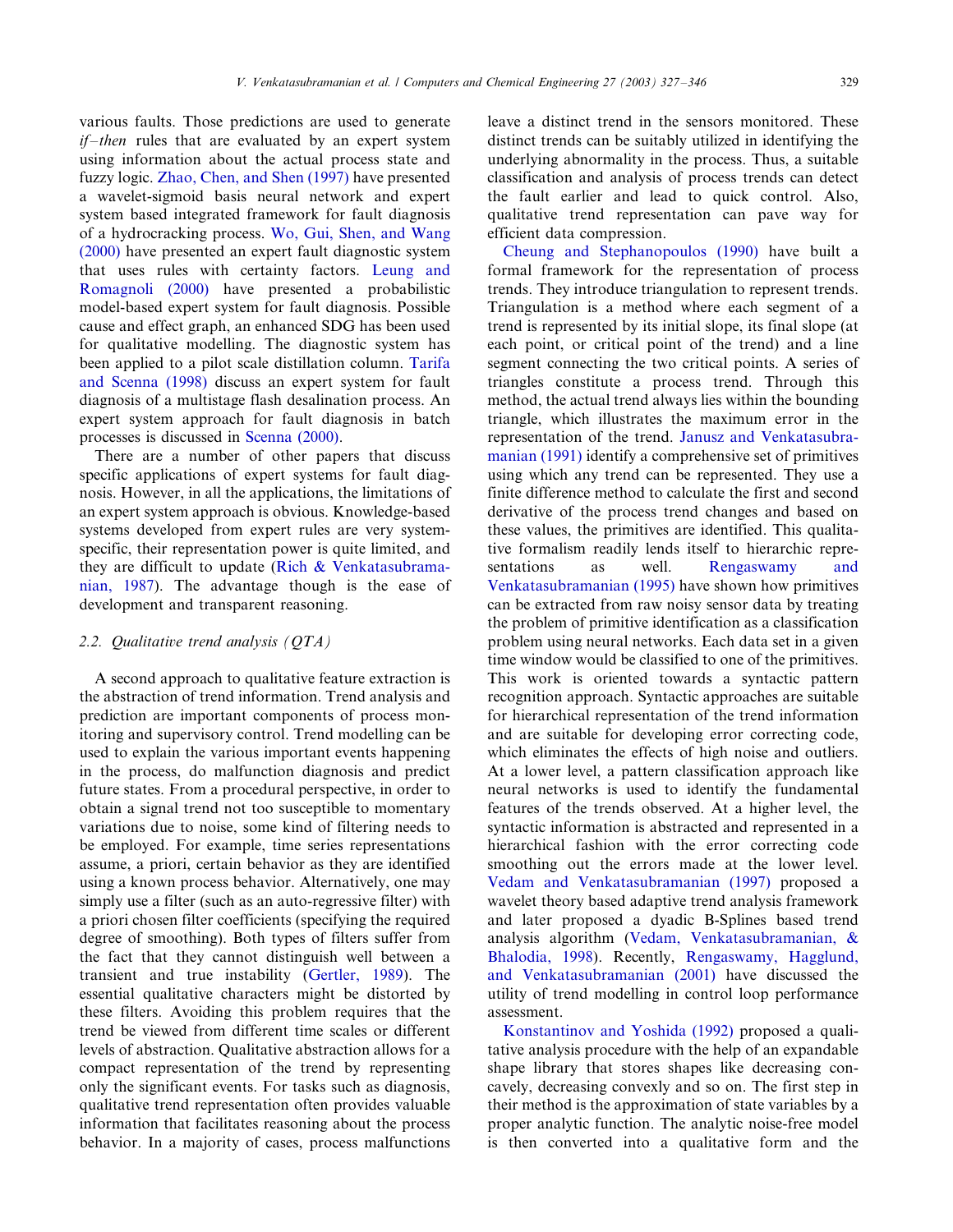qualitative shapes are concatenated to describe the overall trend. Whiteley and Davis (1992) discuss qualitative interpretations from sensor data as an adaptive pattern recognition problem.

Multilevel abstraction of important events in a process trend is possible through scale-space filtering through the use of a bank of filters each sensitive to certain localized region in the time-frequency domain (Marr & Hildreth, 1980). There are two underlying ideas in the use of multilevel abstraction of process trends: (a) changes in trends occur at different scales and their optimal detection requires the use of filters or operators of different sizes, and (b) a sudden change will give rise to a peak or trough in the first derivative, or equivalently, to a zero-crossing in the second derivative (a zero-crossing is a place where the value of a function changes sign, say from positive to negative). The interest in zero-crossings stems from the fact that they are very rich in information on the changes in a trend. This leads one to search for filters with two salient characteristics. First, it should be a differential operator, taking first, second or higher-order spatial derivatives of the function. Second, it should be capable of being tuned to any desirable scale, so that filters with small scale capture gradual changes in the trend. An example of such a filter that has been extensively used in image processing is a Gaussian filter (Marr & Hildreth, 1980). The main problem with a Gaussian filter is that, the representation is highly redundant and the computational time for the filters might become prohibitive. Bakshi and Stephanopoulos (1992) propose multi-scale filtering using wavelet transforms to handle this problem. In their procedure, the process trends are decomposed at different scales using wavelet transforms. At different scales, the temporal characteristics are captured using triangular episodes to facilitate pattern matching for fault diagnosis and supervisory control.

#### 3. Quantitative feature extraction

In this section we will discuss the methods that are based on quantitative feature extraction. The quantitative approaches essentially formulate the diagnostic problem-solving as a pattern recognition problem. The goal of pattern recognition is the classification of data points to, in general, pre-determined classes. Statistical methods use knowledge of a priori class distributions to perform classification. An example is a Bayes classifier which uses the density functions of the respective classes. Approaches like PCA, on the other hand, extract information about major trends in the data using a small number of relevant factors. Neural networks assume a functional form for the decision rule thus parameterizing the classifier. We review these methods in this section.

#### 3.1. Statistical feature extraction from process data

In real process operations, one is faced with the problem of dealing with systems subject to random disturbances. In contrast to deterministic systems, the future state of stochastic systems is not completely determined by the past and present states and future control actions. The measurements are considered to be statistical time series—a single realization of an underlying stochastic process. Since the systems are under random influences, it is reasonable or sometimes necessary to formulate the systems in a probabilistic setting. When the process is under control, the observations have probability distributions corresponding to the normal mode of operation. The underlying distributions change when the process is out of control. In general, probability distributions are characterized by their parameters when a parametric approach is used. For instance, if the underlying distribution of a monitored variable is normal, then the parameters of interest are the values of its mean and the standard deviation. Under faulty conditions, either the mean or the standard deviation may deviate from their nominal values. A composite change can occur as well. Accordingly, fault diagnosis can be stated as the problem of detecting changes in the parameters of a static or dynamic stochastic system. Basseville and Nikiforov (1993) presented the design of on-line change detection algorithms and an analysis of their performance under a unified framework. Both the Bayesian and the non-Bayesian approaches are discussed therein.

In on-line statistical approach, samples are taken sequentially and decisions are made based on the observations up to the current time. If the decision is made from the values of observations directly, then when the observations  $\mathbf{x}(t)=[x_1(t), x_2(t),..., x_n(t)]' \in$  $R_n$  where  $R_n$  is the so-called stopping region in statistics, it is concluded that there is a change in the process. More often a statistic  $g(t)$ , a function of observation  $x(t)$ , is designed and the decision is made according to the comparison of  $g(t)$  with some threshold value c. This idea can be translated into a 'stopping rule' problem with a standard form

 $\tau = \inf\{t \geq 1; \mathbf{g}(t) \geq \mathbf{c}\}.$ 

 $\tau$  is the greatest lower bound, i.e., the first time when  $g(t)$  is greater than c. In on-line detection, it is desirable to detect the change as soon as it occurs, i.e., to detect it at the first time when  $\mathbf{x}(t) \in R_n$  or  $\mathbf{g}(t) > \mathbf{c}$ . Thus, the fault (change) detection amounts to the design of the stopping rules or proper choices of statistic  $g(t)$  and threshold c. Obviously a good detector must be sensitive to change. However, the sensitivity to the process noise usually increases along with the sensitivity to real change. In other words, as the failure and delay of the detection decrease, the number of false alarm tends to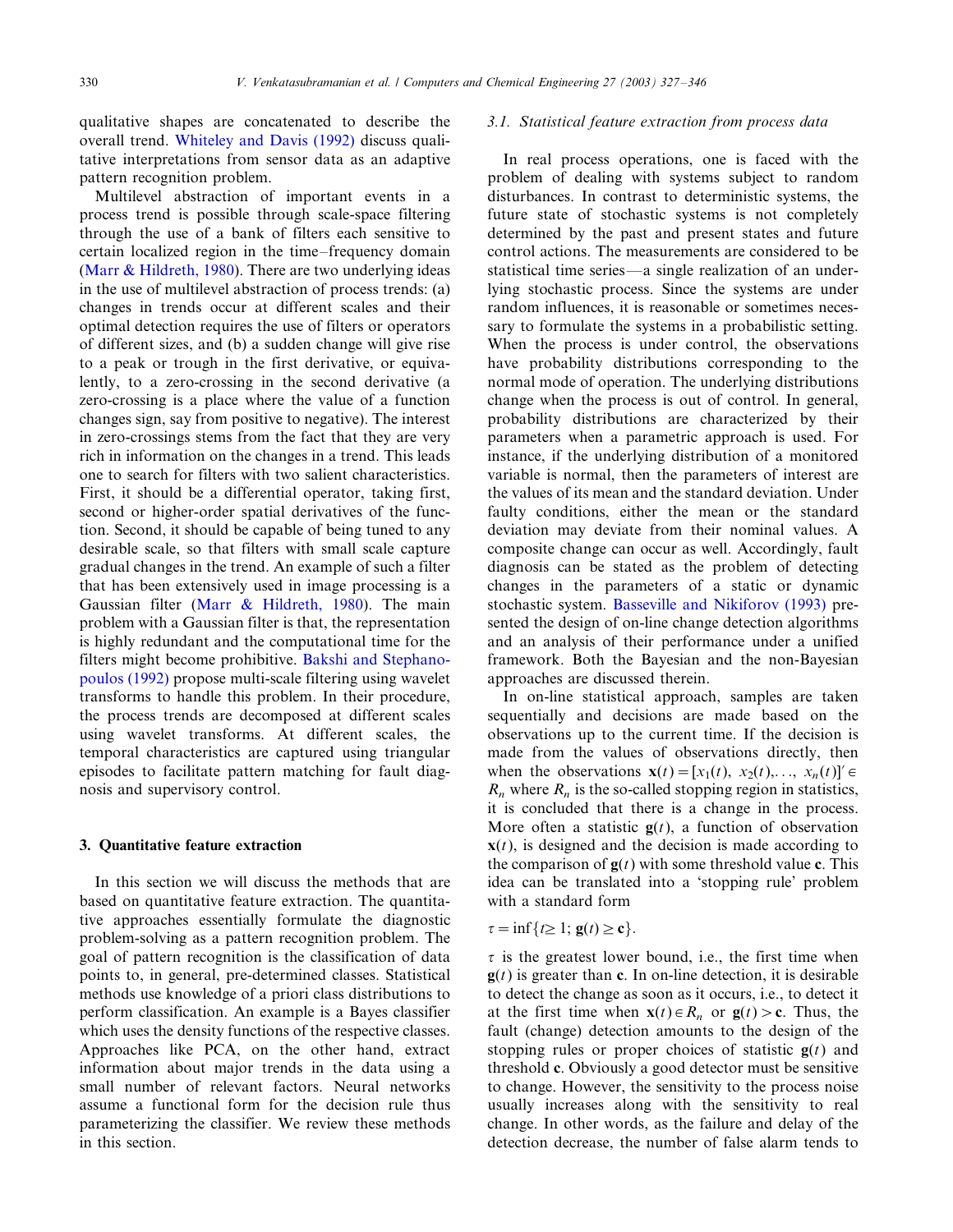increase, which is certainly undesirable. A good design is usually defined as one which will minimize the failure

and delay at a fixed false alarm rate. Quality control represented one of the earliest attempts of using statistics in on-line monitoring and change detection. Shewhart control charts were introduced in 1931 (Shewhart, 1931) followed by others such as the cumulative sums chart in 1954 (Page, 1954). Control charts approach is based on the assumption that a process subject to its natural variability (common cause variation) will remain in a state of statistical control under which certain process and/or product variables remain close to their desired values. Therefore, by monitoring the performance of a process over time, abnormal events can be detected as soon as they occur. If the causes for such events can be diagnosed and the problem can be corrected, the process is driven back to its normal operation. The growing demand for product quality and process reliability has led to an extensive use of statistical process control (SPC) charts. Although the basic concepts behind such SPC methods are still valid, the charting methods used to implement them cannot accommodate the progress in data acquisition technology. In addition, in the event that the parameters monitored are not independent, the use of univariate control chart may be misleading and may cause confusion due to the fact that the univariate method cannot handle correlation.

Multivariate statistical techniques are powerful tools capable of compressing data and reducing its dimensionality so that essential information is retained and easier to analyze than the original huge data set; and they are also able to handle noise and correlation to extract true information effectively. PCA method, initially proposed by Pearson (1901) and later developed by Hotelling (1947), is a standard multivariate technique and has been included in many textbooks (Anderson, 1984; Jackson, 1991) as well as research papers (Wold, 1978; Wold, Esbensen, & Geladi, 1987). The main function of multivariate statistical techniques is to transform a number of related process variables to a smaller set of uncorrelated variables.

Originating from the pioneering work of Wold (1982) between the mid 1960s and early 1980s PLS method was further developed by Wold and coworkers (Wold, Albano, Dunn III, Edland, Esbensen, Geladi, Hellberg, Johansson, Lindberg, & Sjostrom (1984a), Wold, Esbensen, & Geladi (1987) and Wold, Ruhe, Wold, & Dunn (1984b)) in the mid and late 1980s. Similar to PCA, conceptually, PLS is useful in reducing the dimensions of both process variables and product quality variables to be analyzed.

# 3.1.1. Principal component analysis/partial least squares Theoretically, PCA is based on an orthogonal decomposition of the covariance matrix of the process

variables along directions that explain the maximum variation of the data. The main purpose of using PCA is to find factors that have a much lower dimension than the original data set which can properly describe the major trends in the original data set.

Let  $p$  denote the number of measured process variables; X be an  $n \times p$  matrix representing the mean centered and scaled measurement whose covariance matrix is  $\Sigma$ . The rows in **X**,  $x_1$ ,  $x_2$ , ...,  $x_n$ , are p dimensional vectors corresponding to samples; whereas the columns are  $n$  dimensional vectors corresponding to variables. From matrix algebra,  $\Sigma$  may be reduced to a diagonal matrix **L** by a particular orthonormal  $p \times p$ matrix U, i.e.,  $\Sigma = ULU'$ . The columns of U,  $u_1, u_2,...,$  $\mathbf{u}_n$  are known as the *principal component loading vectors*. The diagonal elements of L,  $\lambda_1$ ,  $\lambda_2$ , ...,  $\lambda_p$  are ordered eigenvalues of  $\Sigma$ . They define the amount of variance explained by each corresponding eigenvector. The principal component transformation is given by

$$
\mathbf{T} = \mathbf{X}\mathbf{U} \quad \text{or} \quad \theta_i = \mathbf{X}\mathbf{u}_i \tag{1}
$$

Equivalently, X is decomposed by PCA as

$$
\mathbf{X} = \mathbf{T}\mathbf{U}' = \sum_{i=1}^{p} \theta_i \mathbf{u}'_i \tag{2}
$$

The  $n \times p$  matrix  $\mathbf{T} = (\theta_1, \theta_2, \dots, \theta_p)$  contains the socalled principal component scores that are defined as the observed values of the principal components for all  $n$ observations. Given the fact that covariance of T is a diagonal matrix,  $\theta_i$  vectors are uncorrelated. In addition, the  $\theta_i$ ,  $\mathbf{u}_i$  pairs are arranged in descending order according to their associated  $\lambda_i$ . Furthermore, one rarely needs to compute all the  $p$  eigenvectors in practice, since most of the variation in the data can be captured by the first few PC's. If a lower number  $a < p$  is used, the decomposition becomes

$$
\mathbf{X} = \theta_1 \mathbf{u}'_1 + \theta_2 \mathbf{u}'_2 + \dots + \theta_a \mathbf{u}'_a + \mathbf{E} = \sum_{i=1}^a \theta_i \mathbf{u}'_i + \mathbf{E}, \quad (3)
$$

where E is the residual term. It has been found that the first two or three PC's are often sufficient to explain the variability. Hence the dimensionality is greatly reduced. By providing linear combinations with large variances, PCA is useful in finding factors that describe major trends and is capable of reducing the number of variables.

When using PCA in process monitoring and quality control, several steps are needed. An 'in-control' model has to be established. From basic statistics, for a  $p \times 1$ normally distributed random vector z having mean  $\tau$ and covariance matrix  $\Sigma$ , the statistic

# $\chi^2 = (\mathbf{z} - \tau)' \Sigma^{-1} (\mathbf{z} - \tau)$

has a central  $\chi^2$  distribution with p degrees of freedom.  $\chi^2$  control chart can then be established with a lower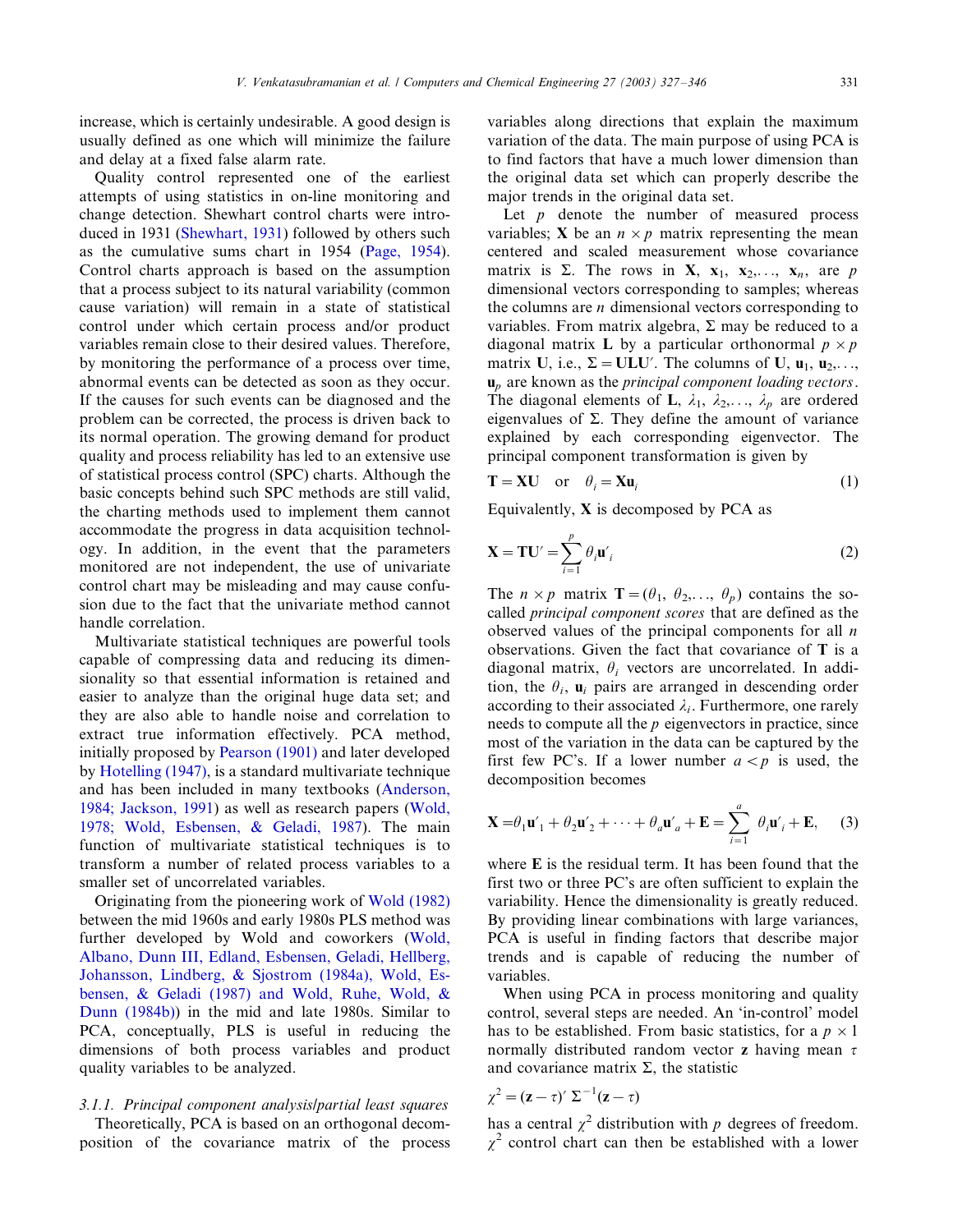control limit 0 and an upper control limit  $\chi^2_{\alpha}$  where  $\alpha$  is a properly chosen significance level.

For the situation where  $\Sigma$  is unknown and must be established, the Hotelling's  $T^2$ -statistic (Hotelling, 1947) can be used to replace  $\chi^2$  distribution. With an 'incontrol' model established based on historical data during normal operation, process monitoring is achieved by comparing the factors against this nominal model. By projecting new observations onto the plane defined by the PCA loading vectors, the score and the residuals can be obtained, the multivariate control charts based on  $T^2$  can in turn be plotted, and the decision is made based on the first a principal components.

PCA is a procedure used for a single data matrix, e.g., the matrix of the process variable  $X$ . Oftentimes we also have an additional group of data, e.g., product quality variables Y. It is desirable to include all the data available in the monitoring procedure and to use the process variables X to predict and to detect changes in the product quality variables  $Y$ . One way of doing this is to use PLS method. It models the relationship between two blocks of data while compressing them simultaneously. It is used to extract latent variables that not only explain the variation in the process data  $X$  but also that variation in **X** most predictive of the quality data **Y**. The first PLS latent variable is the linear combination of the process variables that maximizes the covariance between them and the quality variable.

#### 3.1.2. Applications of PCA and PLS

SPC has evolved from charting methods for univariate systems or sets of independent variables to multivariate statistical projection methods. Other approaches such as incorporating multivariate SPC with neural networks have also been proposed and studied (Hoskins, Kaliyur, & Himmelblau, 1991; Nomikos & Mac-Gregor, 1994). The successful applications of multivariate statistical methods such as PCA and PLS have been extensively reported in the literature. Overviews of using PCA and PLS in process analysis and control, fault detection and diagnosis were given by MacGregor, Marlin, Kresta, and Skagerberg (1991) and MacGregor, Jacckle, Kiparissides, and Koutondi (1994) and MacGregor and Kourti (1995).

In an earlier work, Kresta, MacGregor, and Marlin (1991) laid out the basic methodology of using multivariate SPC procedure to handle large numbers of process and quality variables for continuous process. Later on, Nomikos and MacGregor (1994) extended the use of multivariate projection methods to batch processes by using multiway PCA. To deal with nonlinearity, Qin and McAvoy (1992) proposed a neural net PLS approach that incorporated feedforward networks into the PLS modelling. In order to handle nonlinearity in batch processes, Dong and McAvoy (1996) utilized a

nonlinear PCA method. To facilitate the diagnosis procedure in very large processes, new hierarchical multivariate monitoring methods based on multiblock PLS algorithm were presented by MacGregor, Jacckle, Kipparissides, & Koutondi (1994). Raich and Cinar (1996) proposed an integral statistical methodology combining PCA and discrimination analysis techniques. Based on angle discriminants, a novel disturbance diagnosis approach (Raich & Cinar, 1997) was later introduced that provides better results for cases in which distance based discrimination is not accurate enough.

Chemometrics is a data analysis technique which has been successfully applied in spectroscopy to reduce large quantity of data into meaningful information. Chemometric techniques have been applied to chemical engineering processes (Kaspar & Ray, 1992; Piovoso, Kosanovich, & Pearson, 1992; Piovoso, Kosanovich, & Yuk, 1992) in recent years. These approaches rely on the formation of a statistical model obtained from historical data. Special events can be detected when the process data deviate significantly from the nominal operation model. Piovoso, Kasanovich, & Yuk (1992) considered the use of chemometrics as a multivariate analyzer to provide a composite measurement of the state of a chemical process operation. Their technique uses PLS to establish a correlation between the dominant effect in the process and its relationship to other process sensors; then apply PCA to build a model of the process behavior unaccounted for by that dominant effect. Dunia, Qin, Edgar, and McAvoy (1996) used PCA for sensor fault detection and identification via reconstruction. In their approach, for validation, it is assumed that one sensor has failed and the remaining sensors are used for reconstruction using the PCA model. This procedure is followed sequentially until all the sensors are validated.

A major limitation of PCA-based monitoring is that the PCA model is time invariant, while most of the real processes are time-varying. Hence the PCA model should also be recursively updated. A comprehensive scheme for recursive PCA update should include: mean, covariance, principal components including number of components to be retained, and the confidence limits for  $T^2$  and Q (squared prediction error). Algorithms utilizing rank-one modification and Lauczos tridiagonalization have been presented for recursive PCA by Li, Yue, Valle-Cervantes, and Qin (2000). The recursive PCA approach is demonstrated on adaptive monitoring of a rapid thermal annealing process. A similar algorithm for recursive PLS for adaptive modelling has been presented by Qin (1998). It has been shown that the algorithm is quite efficient as compared to the traditional PLS both in terms of memory requirements and computational speed. Two approaches, viz. moving window-based adaptation and forgetting factor-based adaptation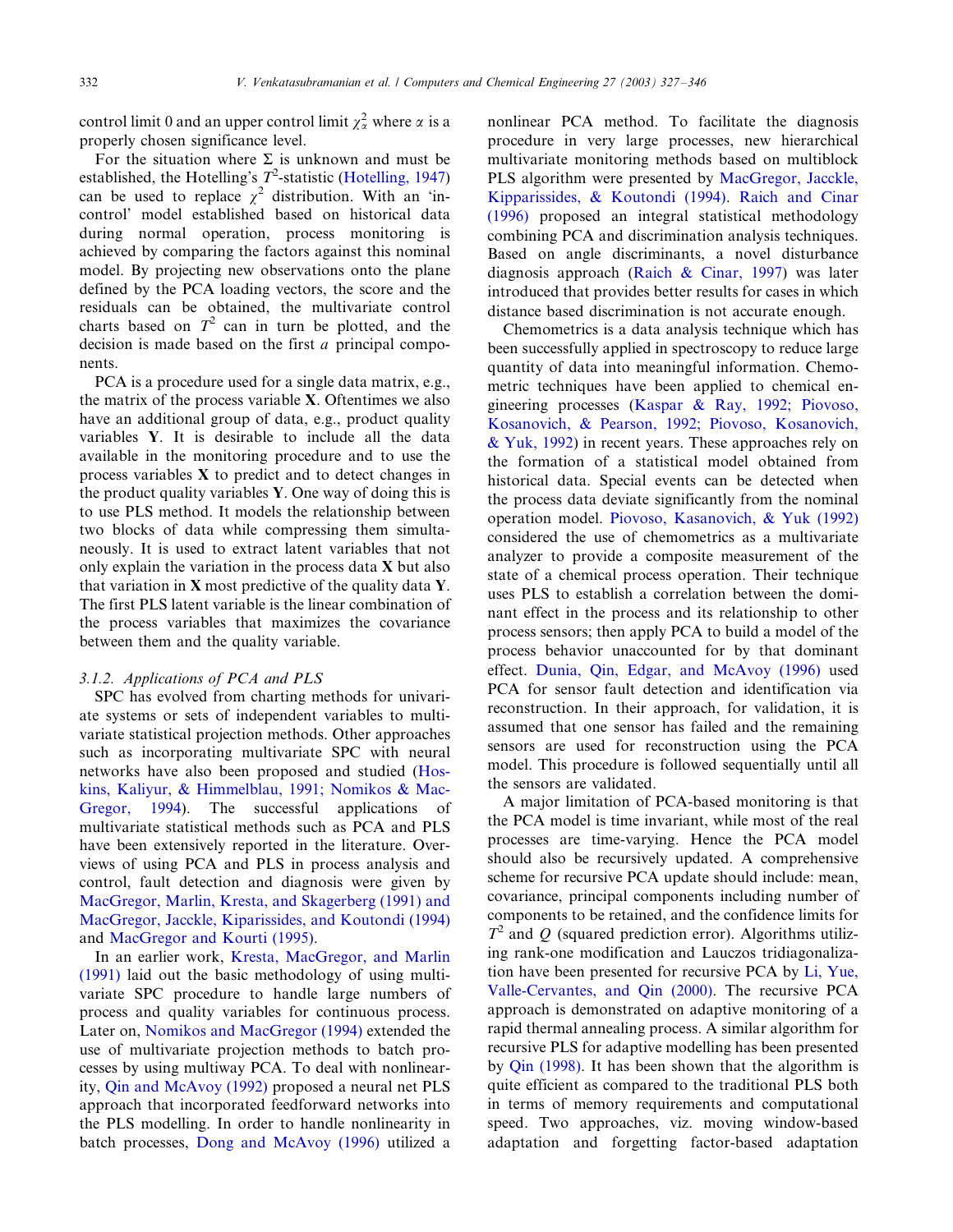have been presented and applied to adaptive modelling of a catalytic reformer.

The detection, identification and reconstruction of faulty sensors is discussed in Qin and Li (1999). Structured residuals approach with maximum sensitivity (SRAMS) is used for sensor validation. The approach is based on PCA and works well for quasi-steady-state processes (i.e. no dramatic transients). The residuals are designed such that each residual is insensitive to a particular fault (or a particular group of faults) and it is most sensitive to other faults. The SRAMS are subjected to exponentially weighted moving average to smoothen the effect of noise and transients, and they are obtained using statistical methods. Indices such as generalized likelihood ratio (GLR),  $Q_{\text{sum}}$  (cumulative sum) and  $V_{\text{sum}}$  (cumulative variance) of the SRAMS are used for identification of various types of sensor faults.

Dunia and Qin (1998) present a methodology that analyzes the fault subspace for process and sensor fault detection. Necessary and sufficiency conditions for detectability (occurrence of a fault), partial and complete reconstructability (reconstruction of the measured variables if the fault is known), identifiablity (deciding a particular fault among a set of faults) and partial and complete isolability of a fault from other faults have been presented. This methodology has been explained by its application on a separation process comprising of two separation columns. Another work on improved PCA for failure identification is presented by Wachs and Lewin (1999). The idea of recursive summation of the last few PCA scores to generate descriptive statistics for process monitoring and improved resolution by enhancing the correlations through optimal time shifting are discussed in their work.

Another promising variant of the PCA approach is the multiscale PCA (MSPCA) approach which integrates PCA and wavelet analysis (Bakshi, 1998). PCA is able to decorrelate the variables by identifying a linear relationship between variables, while wavelet analysis can extract deterministic features and approximately detect autocorrelated measurements. Thus, MSPCA is able to eliminate stationary as well as non-stationary noise better than PCA or wavelets alone. The four steps of MSPCA are: (i) wavelet decomposition of the measured data; (ii) PCA on the wavelet coefficients at each scale and selection of the number of principal components to be retained; (iii) reconstruction of the wavelet coefficients using the retained principal components and thresholding of the reconstructed wavelet coefficients; and (iv) reconstruction of the data by using inverse wavelet transform. Monitoring is performed by computing  $T^2$  (scaled squared scores) and Q (residuals) at each scale. The limits for  $T^2$  and Q are calculated at each scale. Slow events are detected at courser scales first, and sudden changes are detected at finer scales. Also, changes affecting measurements (though satisfying the PCA model) are identified by  $T^2$  chart and the changes violating the PCA model are detected in the Q space.

As discussed above, improvements to the PCA approach have been approached mainly in terms of making the statistical based approaches adaptive to time varying process conditions and enhancing the resolution properties of these approaches. The dynamic enhancements seem to work satisfactory on quasi-steady-state situations and their performance in the presence of significant dynamics need to be evaluated. Further, the adaptability of these approaches to minor structural changes in the process being monitoring needs to be further investigated. While there has been some work on improving the resolution property of PCA-based approaches, they are in general restricted to linear additive faults and their applicability to other types of failure situations has to be studied further.

In summary, contrary to the model-based approach, multivariate statistical methods do not need an explicit system model. They are capable of handling high dimensional and correlated process variables and they are powerful tools of revealing the presence of the abnormalities. However, they do not possess 'fingerprint' or 'signature' properties for diagnosis, which makes the fault isolation difficult. A few techniques such as contribution charts and multi-block approaches have been proposed; however, there is no complete solution to this problem yet. There has been some effort to combine the ideas in model-based approach to that in multivariate statistical method. Gertler and McAvoy (1997) have showed that there exists a close duality between PCA and parity relations. To transfer the idea of structured residuals into PCA, they suggested an enhanced PCA method and showed that the standard PCA model is related to a subspace representation of the primary set of parity relations and that it is possible to define partial PCA models that are related to subspace representations of transformed parity relations. Since such parity relations are selectively sensitive to subsets of faults, it is possible to design an incidence matrix for a set of such partial PCA models to yield a structure similar to that in the model-based approach and having fault isolation capabilities. Their work represents a promising effort to bridge the gap between two subcultures in fault diagnosis.

#### 3.1.3. Statistical classifiers

Fault diagnosis is essentially a classification problem and hence can be cast in a classical statistical pattern recognition framework. The Bayes classifier for a two class problem (Fukunaga, 1972), assuming Gaussian density function for the classes, is

$$
d_1 = (y - m_1)^T \Sigma_1^{-1} (y - m_1)
$$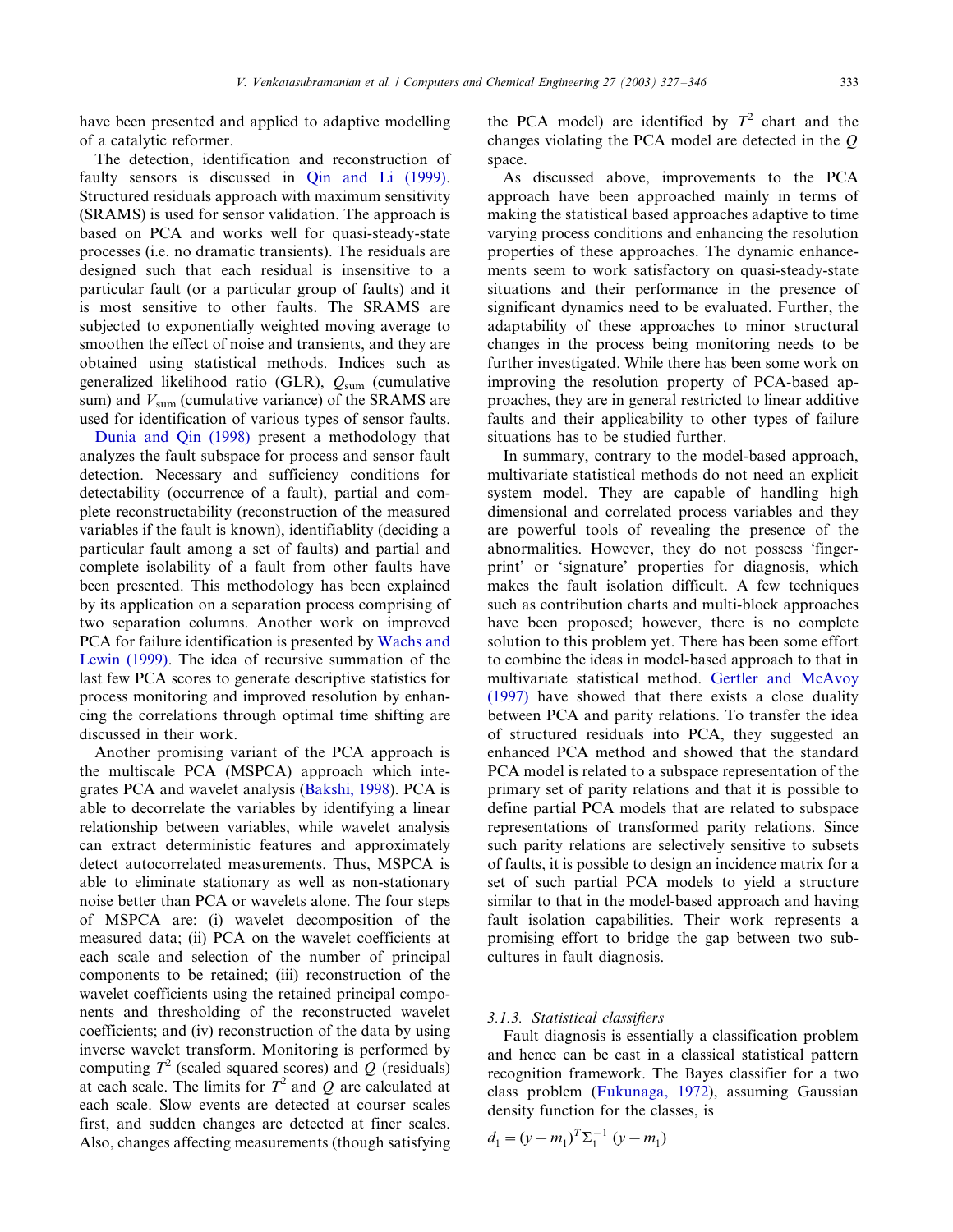$d_{2} = (y - m_2)^T \Sigma_2^{-1} (y - m_2)$ 

A discriminant function  $h$  maps the decision space to class space (with a priori probabilities for the classes being the same).

 $h = d_1 - d_2$ 

 $h < \delta$ , x belongs to class I

 $h > \delta$ , x belongs to class II

$$
\delta = \log \left( \frac{|\Sigma_2|}{|\Sigma_1|} \right)
$$
 where  $\delta$  is the threshold of the classifier.

The same idea can be extended to the  $n$  class problem. The Bayes classifier is an optimal classifier (minimum classification error even when the classes overlap) when the classes are Gaussian distributions and the distribution information is available. Notice that the distance measure in the scaled form is used here. Note also that a distance based classifier which scales its distance in this fashion will be the same as the Bayes decision rule for Gaussian distributions. When  $\Sigma_1 = \Sigma_2 = I$ , the Gaussian classifier becomes the Euclidean distance based classifier. Distance classifiers use distance metrics to calculate the distance of a given pattern from the means of various classes and classify the pattern to the class from which it is closest. Among the distance based classifiers, the most basic classifier is the Euclidean distance based classifier. It simply uses the Euclidean distance from the means of the classes and classifies the point to the class from whose mean it is closest. This classification is exact only when the classes are spherically symmetrical with the same covariance. It would fail, for example, when the classes are elongated ellipsoids and are adjacent.

When the covariance matrices of the distributions are not identity matrices (or its scalar multiples), the distributions are no longer spherically symmetrical. In such cases, the preferred distance metric is no longer Euclidean. In fact, even when the distributions are spherically symmetrical, Euclidean distance is sufficient only when the classes have the same covariance. For a Gaussian distribution, the appropriate distance measure is a scaled form of the Euclidean distance:  $(x (m)^T \Sigma^{-1}(x-m)$ . A Gaussian distribution appears as an ellipsoid when plotted in the input variable space. The inverse of the covariance serves to transform the ellipsoid into a sphere of unit radius. Thus, the distance metric serves to transform the problem (ellipsoidal distribution) to a spherically symmetric form before classification can be done. There is another class of distribution-free classifiers that reduce the need for huge number of samples by making more precise assumptions about the functional forms of the discriminant functions. In particular, one may specify the functional form for the classifier, leaving a finite set of parameters to be estimated. The most common choices here are quadratic or piecewise classifiers.

Fault diagnosis can be considered as a problem of combining, over time, the instantaneous estimates of the classifier using the knowledge about the statistical properties of the failure modes of the system (Leonard & Kramer, 1993; Rengaswamy & Venkatasubramanian, 2000; Smyth, 1994). The failure modes could be approximated as density functions. The development of density functions is a challenging problem and has received considerable attention from various researches. One of the most popular non-parametric technique for density estimation is Parzen windows (Parzen, 1962). In this estimator, an identical basis function is centered around every data point and the density is estimated by summing up all the density functions. Johnston and Kramer (1994) introduce the idea of using hyper-elliptic basis functions for the estimation of density functions. A technique based on statistical cross validation is introduced for evaluating different density estimators. A mixture sum of multivariate Gaussians (Fukunaga, 1972) can be used to estimate probability density functions.

# 3.2. Neural networks

Considerable interest has been shown in the literature in the application of neural networks for the problem of fault diagnosis. Neural networks have been proposed for classification and function approximation problems. In general, neural networks that have been used for fault diagnosis can be classified along two dimensions: (i) the architecture of the network such as sigmoidal, radial basis and so on; and (ii) the learning strategy such as supervised and unsupervised learning. Different network architectures have been used for the problem of fault diagnosis and these architectures will be discussed subsequently.

In supervised learning strategies, by choosing a specific topology for the neural network, the network is parameterized in the sense that the problem at hand is reduced to the estimation of the connection weights. The connection weights are learned by explicitly utilizing the mismatch between the desired and actual values to guide the search. This makes supervised neural networks a good choice for fault classification as the networks are capable of generating, hence classifying, arbitrary regions in space (Cybenko, 1988). On the other end of the spectrum are neural network architectures which utilize unsupervised estimation techniques. These networks are popularly known as self-organizing neural networks as the structure is adaptively determined based on the input to the network. One such architecture is the ART2 network (Carpenter & Grossberg, 1988).

The most popular supervised learning strategy in neural networks has been the back-propagation algorithm. There are a number of papers that address the problem of fault detection and diagnosis using back-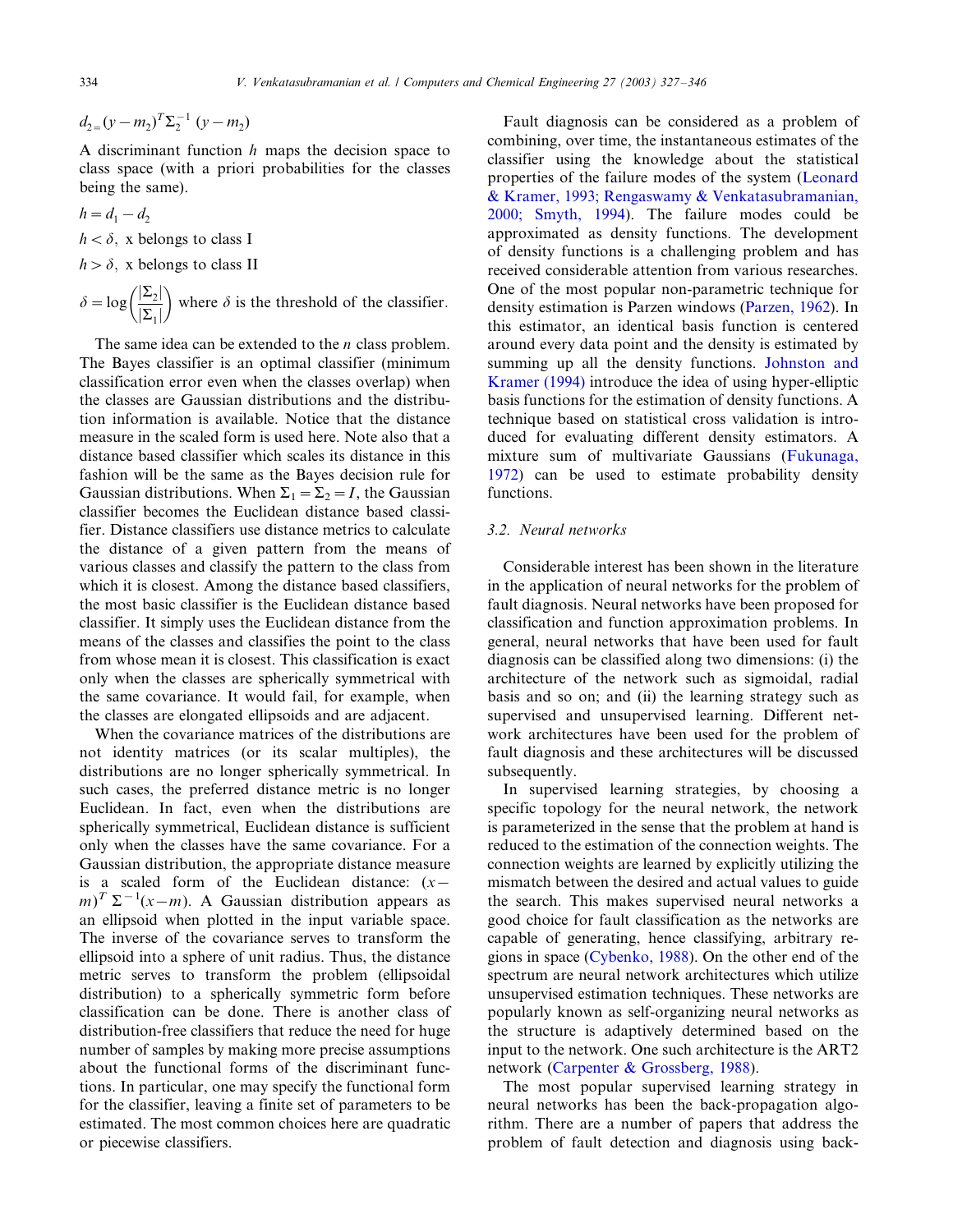propagation neural networks. In chemical engineering, Venkatasubramanian (1985) and Watanabe, Matsura, Abe, Kubota, and Himmelblau (1989) and Venkatasubramanian and Chan (1989), Ungar, Powell, and Kamens (1990) and Hoskins, Kaliyus, & Himmelblau (1991) were among the first researchers to demonstrate the usefulness of neural networks for the problem of fault diagnosis. Later, a more detailed and thorough analysis of the learning, recall and generalization characteristics of neural networks for detecting and diagnosing process failures in steady-state processes was presented by Venkatasubramanian, Vaidyanathan, and Yamamoto (1990). This work was later extended to utilize dynamic process data by Vaidyanathan and Venkatasubramanian (1992). A hierarchical neural network architecture for the detection of multiple faults was proposed by Watanabe, Hirota, Iloa, and Himmelblau (1994).

Traditionally feature extraction, which is the process of developing features, is considered as a way to retain the class discriminatory information and the reduction of class common information in the set of measurements from various classes (Himmelblau, 1978). Features developed in this way would show that a measurement is relatively similar to a particular class than others. Hence it might be a good idea to perform some feature extraction and then develop neural-net classifiers based on the feature set. There are two important issues here: (a) interclass discriminatory information; and (b) intraclass similarity information.

Most of the work on improvement of performance of standard back-propagation neural network for fault diagnosis is based on the idea of explicit feature presentation to the NN. There have been a number of researchers who have worked on this issue. Fan, Nikolaou, and White (1993) discuss the performance gains through the incorporation of functional inputs in addition to the normal inputs to the neural networks. Incorporation of knowledge into the NN framework for better diagnosis is discussed by Farell and Roat (1994). Data processing and filtering is shown to lead to significant performance improvement and reduced training time. Tsai and Chang (1995) propose the integration of feedforward NNs with recurrent NNs for better performance. Integration of NNs with the expert systems for fault diagnosis has been considered by Becraft and Lee (1993).

Modifications have been suggested to the standard back-propagation network for the problem of fault diagnosis also. It has been argued that basis functions generating bounded decision regions could be better suited to the problem of fault diagnosis. For example, Leonard and Kramer (1990) suggested the use of radial basis function networks for fault diagnosis applications. In classification, the decision boundary is often not unique and this requires a means of saying whether a

particular boundary is desirable and how to construct a decision. For fault diagnosis, it is essential to restrict the nature of the network so that it can generate the bounded decision regions. Holcomb and Morari (1991), Kavuri and Venkatasubramanian (1993a,b, 1994) generalized radial units to Gaussian units and proposed methods to solve the hidden node problem.

Bakshi and Stephanopoulos (1993) proposed Wavenet: a multi-resolution hierarchical neural network. Wavenet is a NN with one hidden layer whose basis functions are drawn from a family of orthonormal wavelets. One important advantage of the Wavenet is that the nodes may be added or removed without retraining the network because of the orthogonality property of the wavelet basis functions. A continuum of models exist with nearest-neighbor models at one extreme, through radial basis functions, which cut the input space into larger patches, to models with global basis functions such as the hyperplanes and sigmoids. Fig. 2 shows the types of nodes traditionally used in neural networks and their classification.

There are also other architectures such as selforganizing maps (Kohonen, 1984). The objective of these methods is to give credit for patterns that are similar to group together. The similarity measure is usually a distance measure. Whenever a pattern is seen that is not similar (in a distance metric sense) to any of the previously formed classes, a new class is formed and the pattern is retained as the defining pattern for the new class and similarity is measured with respect to this pattern. The crucial elements in these kinds of architectures are the distance metric one chooses and the threshold for similarity. Clustering is a technique to group samples so as to maximize separability between these groups. Clustering algorithms specify the number of groups and maximize an objective function that is a measure of separability of these groups. In this manner, clustering becomes a well-defined optimization problem. In the clustering process credit is given to patterns exhibiting similar characteristics. Clustering procedures need two important components. First, they need a measure for estimating similarity between different data points. Without this no credit can be assigned for patterns that are similar. Second, one needs representative patterns against which the similarity of other patterns can be checked.

|        | Orthogonal                  | Nonorthogonal |  |  |
|--------|-----------------------------|---------------|--|--|
| Local  | Wavelets                    | <b>RBFs</b>   |  |  |
| Global | Trignometric,<br>polynomial | Sigmoids      |  |  |

Fig. 2. Characteristics of nodes used in neural networks.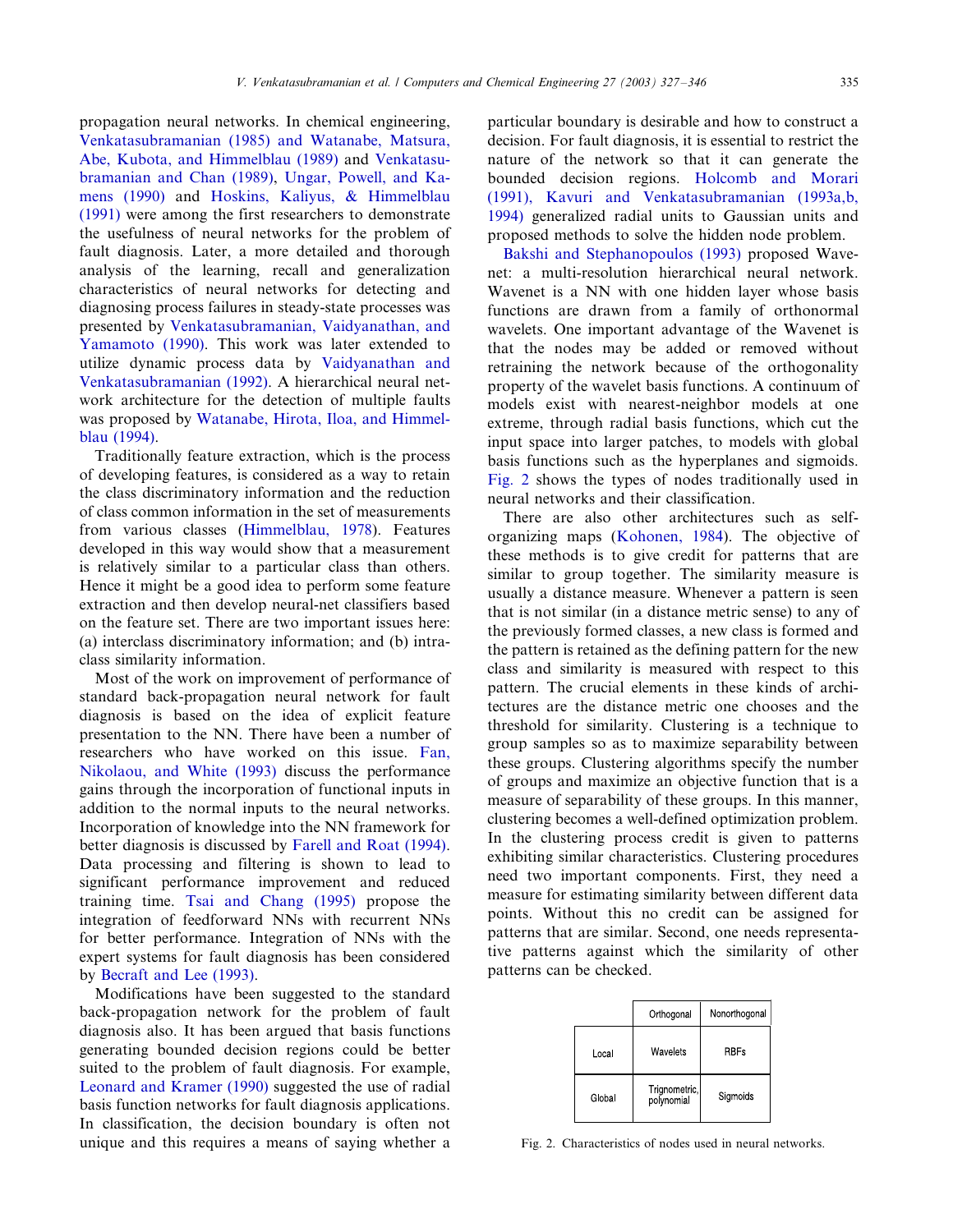The most popular clustering algorithm proposed in the literature is the K-means clustering algorithm (Duda and Hart, 1973). K-means clustering pre-supposes the number of clusters needed and would cluster the data accordingly. It utilizes all the cluster centers so that each of the clusters is guaranteed at least one pattern. Kohonen's self-organizing maps (Kohonen, 1984) identifies the cluster center closest to the training pattern and updates this cluster center and all its topological neighbors. K-means clustering can be shown to be a special case of Kohonen's clustering algorithm. In Kohonen's algorithm, after the neighborhood is decided, the algorithm makes all the clusters in the neighborhood be the winners of the pattern. This leads to the problem of gravity where all the cluster centers migrate towards dense regions leaving less dense regions unrepresented. To avoid this, a fuzzy clustering approach is proposed by Kavuri and Venkatasubramanian  $(1993a)$ —here a membership function makes cluster centers relatively far off from the pattern have very little movement towards the pattern-leading to significant reduction of the gravity problem. Self-organizing neural network structures such as the ART2 network (Carpenter & Grossberg, 1988) have also been extensively used in fault diagnosis. Whiteley and Davis (1994) demonstrate the use of ART2 network for the interpretation of sensor data. Chen, Wang, Yang, and Mcgreavy (1999) and Wang, Chen, Yang, and Mcgreavy (1999) discuss the integration of wavelets with ART networks for the development of diagnostic systems. For a collection of papers on the application of neural networks in chemical engineering problems, an interested reader is referred to Venkatasubramanian and McAvoy (1992) and Bulsari (1995). There are a number of papers on neural network applications in process fault diagnosis and it is not possible to provide an exhaustive review of all the approaches here. However, the papers that we have reviewed in this part should provide the reader a good entry point to the literature in this area.

#### 4. A comparison of various approaches

So far in this three part series, we have reviewed the three conceptually different frameworks for process fault diagnosis. In this section, we provide a comparative evaluation of these different frameworks against a common set of desirable characteristics for a diagnostic system that we proposed in part I. The evaluations are summarized in Table 2.

Quantitative model-based methods, such as parity space and observer-based approaches, have several desirable characteristics (Gertler, 1991). If one has complete knowledge of all inputs and outputs of the system, including all forms of interactions with the environment, fault diagnosis would be a well-defined

problem regardless of the number of faults present. On the other hand, if there is only a single sensor indicating whether the system is normal or faulty, then nothing can be diagnosed including the proper functioning of the sensor itself. Effectiveness of any diagnostic procedure is limited by the availability of sensor information. In practice, the sensor information is between these two extremes. Given a particular choice of measurements, these methods can specify (a) whether a fault is detectable; (b) can we distinguish the fault from other unknown faults that we do not consider? (c) can we detect the fault in the presence of process and measurement noise? and (d) can we always distinguish a fault from other faults we intend to identify? In answering these questions these methods provide design schemes in which the effects of unknown disturbances can be minimized.

The cost for obtaining these advantages are mainly modelling effort and the restrictions one places on the class of acceptable models. The general state space model of the system is given by:

$$
\mathbf{x}(t+1) = \mathbf{A}\mathbf{x}(t) + \mathbf{B}\mathbf{u}(t) + \mathbf{E}\mathbf{d}(t) + \mathbf{F}\mathbf{p}(t)
$$
  

$$
\mathbf{y}(t) = \mathbf{C}\mathbf{x}(t),
$$
 (4)

**E** is the distribution matrix for the disturbances  $d(t)$ which in the general case includes both structured and unstructured uncertainties. The term  $\mathbf{Ed}(t)$  characterizes the unknown input or disturbance and represents all uncertainties acting upon the system. The major problem in this approach is in this simplistic approximation of the disturbances that include modelling errors. In the design of the nonlinear unknown input observer, more general models have been considered:

$$
\mathbf{x}(t+1) = \mathbf{A}\mathbf{x}(t) + \mathbf{D}(y(t), \mathbf{u}(t)) + \mathbf{L}\mathbf{u}(t) + \mathbf{r}(\mathbf{x}(t))\mathbf{p}(t)
$$

 $\mathbf{x}(t+1) = \mathbf{A}\mathbf{x}(t) + \mathbf{D}(\mathbf{y}(t), \mathbf{w}(t)) + \mathbf{E}\mathbf{d}(t) + \mathbf{E}(\mathbf{x}(t))\mathbf{w}(t)$ 

$$
\mathbf{y}(t) = \mathbf{C}\mathbf{x}(t) + \mathbf{K}(\mathbf{x}(t))\mathbf{p}(t),
$$
\n(5)

In practice, however, severe modelling uncertainties occurring due to parameter drifts come in the form of multiplicative uncertainties. This is a general limitation of all the model-based approaches that have been developed so far. In addition to difficulties related to modelling they do not support an explanation facility owing to their procedural nature. The type of models the analytical approaches can handle are limited to linear and some very specific nonlinear models. For a general nonlinear model, linear approximations can prove to be poor and hence the effectiveness of these methods might be greatly reduced. When a large-scale process is considered, the size of the bank of filters can be very large increasing the computational complexity.

Rule-based expert systems can be used where fundamental principles are lacking, where there is an abundance of experience but not enough detail is available to develop accurate quantitative models. However, its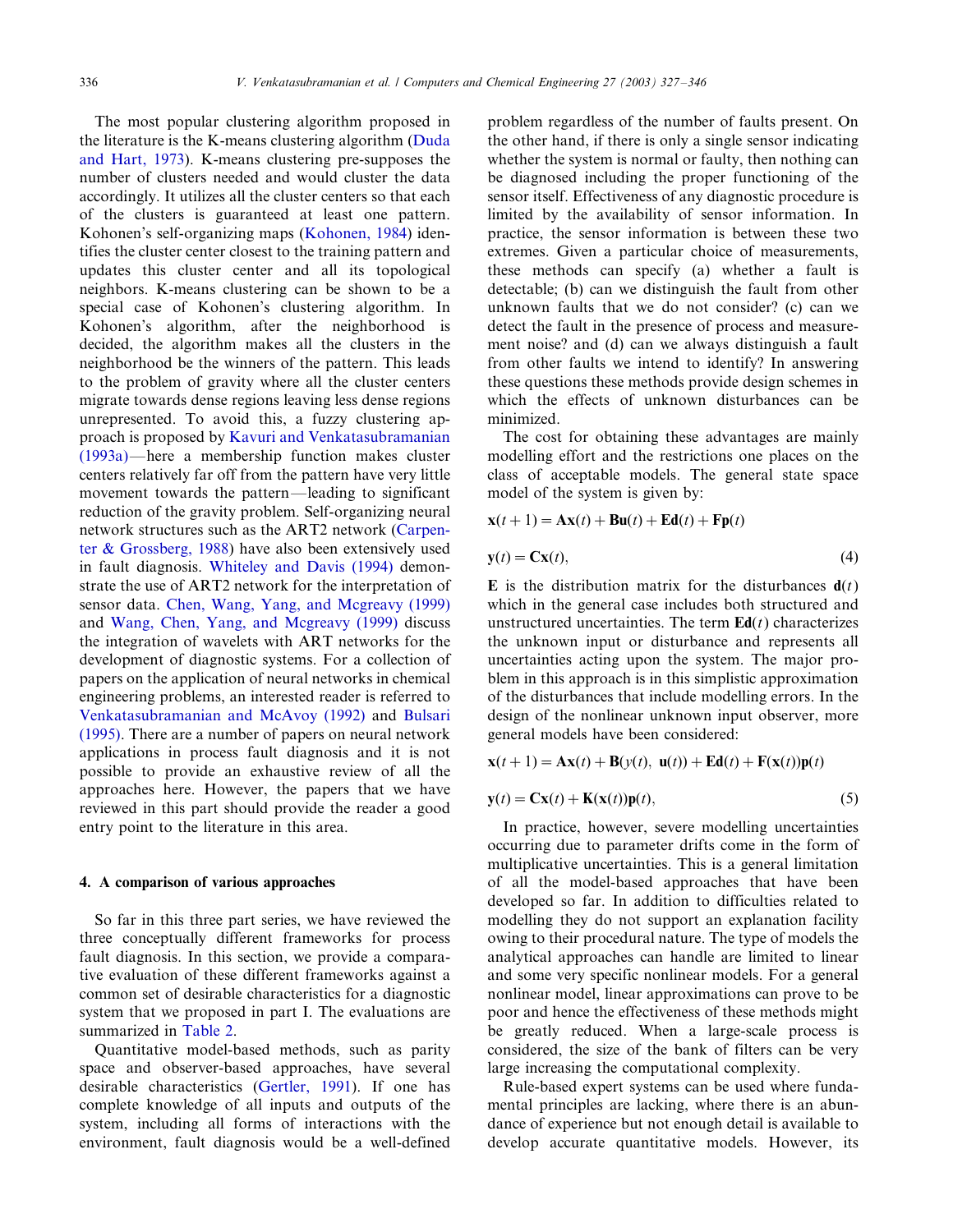limitations are well-known (Rich & Venkatasubramanian, 1987). Causal models are also a very good alternative when the quantitative models are not available but the functional dependencies are understood. Abstraction hierarchies help to focus the attention of the diagnostic system quickly to problem areas. One of the advantages of qualitative methods based on deepknowledge is that they can provide an explanation of the path of propagation of a fault. This is indispensable when it comes to decision-support for operators. They can also guarantee completeness in that the actual fault(s) will not be missed in the final set of faults identified. However, they suffer from the resolution problems resulting from the ambiguity in qualitative reasoning. When quantitative information is available partially, one could use the order-of-magnitude analysis or interval-calculus to improve the resolution of purely qualitative methods.

Pattern recognition approaches or classifiers are constructed generally from historic process data. Neural network architectures, such as radial basis function networks and ellipsoidal unit networks, have been demonstrated to perform well in terms of robustness to noise and isolability requirements. There are some limitations, however, to methods which are based solely on historic process data. It is the limitation of their generalization capability outside of the training data. This problem can be alleviated by radial and ellipsoidal units by avoiding a decision in case there are no similar training patterns in that region. This allows the network to detect unfamiliar situations arising from novel faults. Besides its lack of ability to generalize to unfamiliar regions of measurements space, networks also have a difficulty with multiple faults. This brings out a crucial point of distinction between model-based approaches and classifiers based on historic process data. In the case of qualitative model-based approaches, the combinatorial complexity is unavoidable and can only be partly alleviated with efficient search (de Kleer & Brown, 1984; Reiter, 1987). Because of the combinatorially many multiple fault combinations, the search for multiple faults by specifying them explicitly as different classes and obtaining training patterns for them is not feasible. Given this limitation, the ability of neural networks to generalize to multiple faults has been tested with some success (Venkatasubramanian & Chan, 1989; Venkatasubramanian et al., 1990). Particular architectures showed a greater ability to generalize than certain others. For example, use of a mixture of Gaussians or ellipsoids can provide a good approximation of the class data (Kavuri & Venkatasubramanian, 1993a).

The general limitation of process history based methods is not in the classifiers that are available to them, but in the availability of only a finite sampling of the distribution of the class data in the measurement space. To explain this, consider the 3-dimensional



Fig. 3. Location of multiple faults in the output space.

measurement space shown in Fig. 3. Three fault classes are shown as shaded circles at three corners of the cube. Three measurement patterns— $x_1$ ,  $x_2$  and  $x_3$ —are considered in the measurement space for generalization. Without assuming any classifier, one would expect that

- 1)  $x_1$  is in classes 1 and 2
- 2)  $x_2$  is in classes 1 and 3
- 3)  $x_3$  is in classes 2 and 3

This is, in general, beyond the scope of a classifier and cannot be guaranteed. If we consider classifiers which are linear transformations, then we should expect a similar structure of the data in both the input and output space. This brings out one important point that the structure in the input space has strong implications on what output one can expect. Thus, if the input space is such that  $x_1$  belongs to classes 1 and 2, then distance-based classifiers can be expected to do multiple fault diagnosis of  $x_1$  properly. However, this cannot be ensured for the measurement space. One needs to determine a proper feature space that has this property. If one uses as input the residuals from the parity equations of a parity-space approach, then the input would be as expected in Fig. 3 and a required structure is thus imposed on the input space. This suggests that, when model information is available, one should use a bank of filters to generate the inputs.

Filter banks are computationally expensive. This suggests that it would be efficient to use qualitative abstraction hierarchies to quickly reduce the focus of diagnosis and then use filter banks in the region of focus.

Table 1 summarizes the transformations that the process data goes through in a diagnostic classifier for some of the methods discussed in this three part series.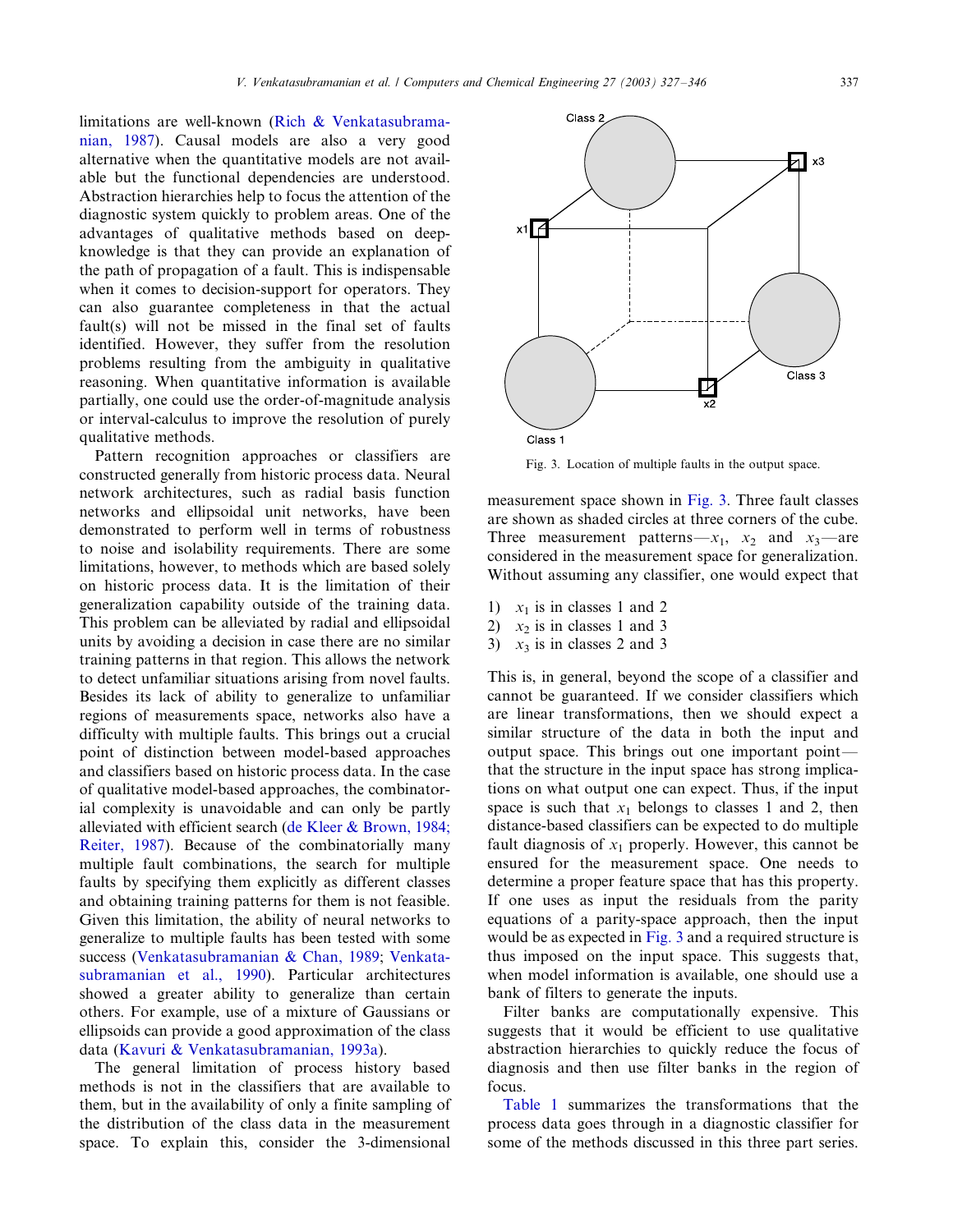|                                                                     | <b>Observers</b>                                                            | Digraphs                                                                            | <b>OTA</b>                                                     | Neural networks                                                                    |
|---------------------------------------------------------------------|-----------------------------------------------------------------------------|-------------------------------------------------------------------------------------|----------------------------------------------------------------|------------------------------------------------------------------------------------|
| Measurement space<br>Feature space<br>Decision space<br>Class space | Measurements<br>Residuals<br>Crisp residuals/fault classes<br>Fault classes | Measurements<br>Qualitative state/partial pattern<br>Fault classes<br>Fault classes | Measurements<br>Trends<br>Likelihood measures<br>Fault classes | Measurements<br>Hidden nodes/any explicit feature<br>Output nodes<br>Fault classes |

Table 1 Typical transformations in various diagnostic methods

Table 2 gives a comparison of various methods in terms of the desirable characteristics of diagnostic systems. In the table only some representative methods in each of the three approaches (quantitative model-based, qualitative model-based, process history based) are chosen for comparison. A check mark would indicate that the particular method (column) satisfies the corresponding desirable property (row). A cross would indicate that the property is not satisfied and a question mark would indicate that the satisfiability of the property is casedependent.

Consider neural networks as an example in Table 2. Quick detection, isolability, and robustness to noise properties of neural networks have been demonstrated through the use of many case studies by different researchers (Ungar, Powell, & Kamens, 1990; Leonard & Kramer, 1990; Venkatasubramanian, Vaidyanathan, & Yamamoto, 1990; Kavuri & Venkatasubramanian, 1994). Neural networks that generate bounded decision regions have been shown to exhibit the property of novelty identifiability (Leonard & Kramer, 1993; Kavuri & Venkatasubramanian, 1994). Due to the procedural nature of neural network development, they lack the explanation and adaptability properties. Further, generation of classification error estimates is difficult using the neural network approach. Since neural networks predominantly work with process history data, the modelling requirements are minimal. Further, once a neural network is trained, the on-line computations are simple function evaluations and hence the on-line computational complexity is minimal. Finally, regarding the multiple-fault identifiability property, as discussed

| Table 2                                  |  |
|------------------------------------------|--|
| Comparison of various diagnostic methods |  |

previously in this paper, if the input data structure is favorable, then multiple fault diagnosis is possible. However, the neural network development procedure by itself does not explicitly take into account the idea of multiple fault identifiability. This can be contrasted with an observer-based approach where one could explicitly include multiple fault identifiability in the design procedure. We used similar basis for generating the entries for other methods given in Table 2.

From industrial application viewpoint, the maximum number of fault diagnostic applications in process industries are based on process history based approaches. This is due to the fact that process history based approaches are easy to implement, requiring very little modelling effort and a priori knowledge. Further, even for processes for which models are available, the models are usually steady-state models. It would require considerable effort to develop dynamic models specialized towards fault diagnosis applications. The scope of the process history based systems as applied in the industry is mainly restricted to sensor failures. There are very few industrial applications in published literature that deal with parametric failures. Among the process history based approaches, statistical approach seems to have been well studied and applied. The reason for this might be that with the current state-of-art in applications, detection seems to be a bigger concern than detailed diagnosis. Hence, statistical approaches that are easy to build and which do very well on fast detection of abnormal situations have been successfull in industrial applications. The other data based approaches that have been applied in the industry are

|                                | Observer | Digraphs | Abstraction hierarchy | Expert systems | OTA PCA |          | Neural networks |
|--------------------------------|----------|----------|-----------------------|----------------|---------|----------|-----------------|
| Quick detection and diagnosis  |          |          |                       |                |         |          |                 |
| Isolability                    |          | $\times$ | $\times$              |                |         |          |                 |
| Robustness                     |          |          |                       |                |         |          |                 |
| Novelty identifiability        |          |          |                       | ×              |         |          |                 |
| Classification error           | $\times$ | $\times$ | $\times$              | $\times$       |         | $\times$ | $\times$        |
| Adaptability                   | ×        |          |                       |                |         | $\times$ | $\times$        |
| <b>Explanation facility</b>    | $\times$ |          |                       |                |         | $\times$ | $\times$        |
| Modelling requirement          |          |          |                       |                |         |          |                 |
| Storage and computation        |          |          |                       |                |         |          |                 |
| Multiple fault identifiability |          |          |                       | ×              |         | $\times$ | $\times$        |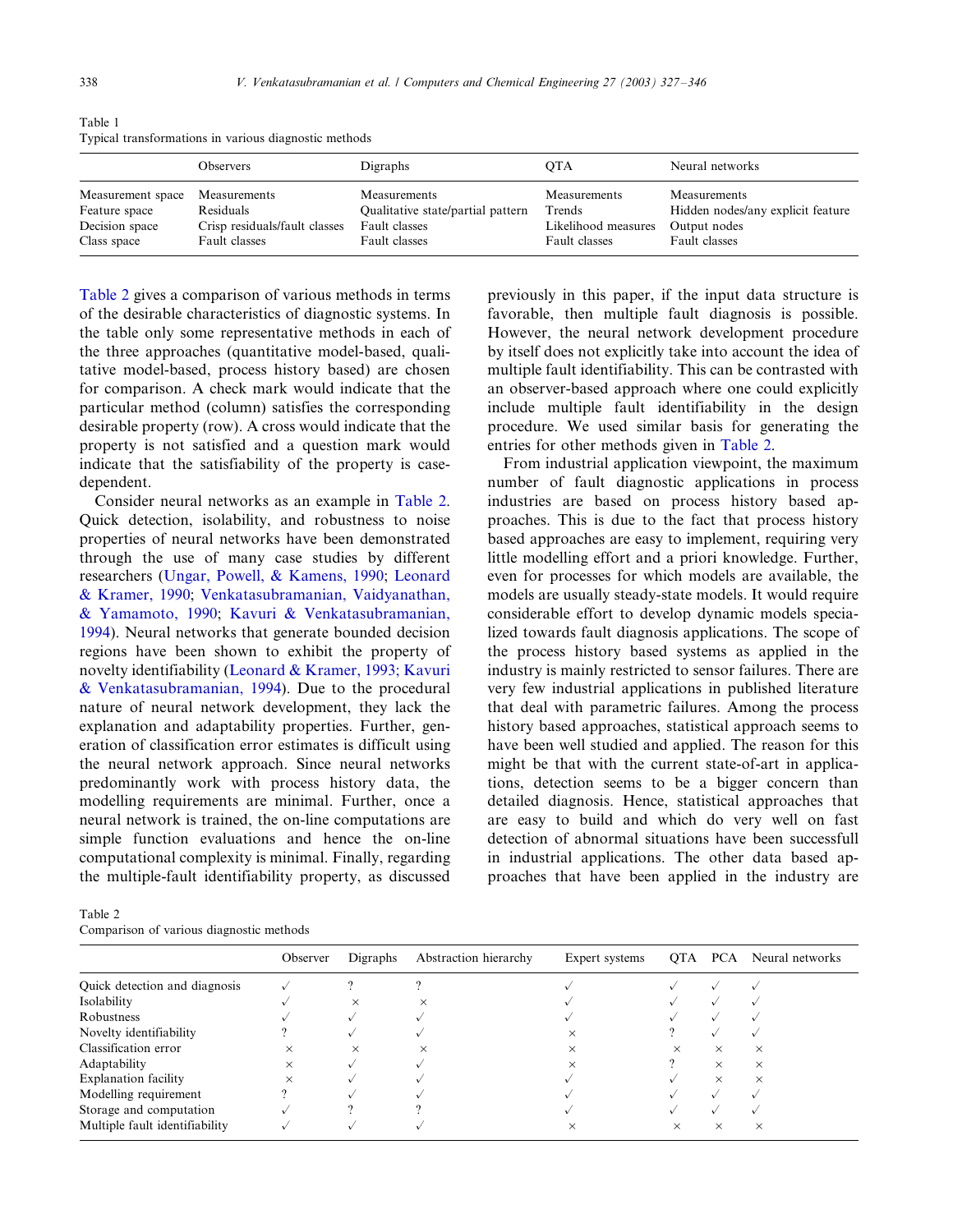ART2 networks and qualitative trend analysis (QTA). QTA approach specializes more on diagnosis than detection and hence might be a useful tool where diagnosis is of importance. QTA approach seems to be robust to routine variations in process operations; however, the time taken to customize and implement might be more than approaches such as PCA.

Though quantitative model-based approaches such as observers have made an impact in mechanical and aeronautical engineering applications, they have had very little impact in process industries. This might be due to the following reasons:

- i) Chemical processes are inherently nonlinear in nature. While the theory of linear quantitative model-based approaches is quite mature, the design and implementation for nonlinear models is still an open issue.
- ii) Most of the quantitative approaches are based on input-/output models and if the models are restricted to linear domain, the advantages of a model-based approach over a simple statistical approach such as PCA might be minimal. Hence, it is easier to implement a PCA-based detection approach than a model-based approach.
- iii) Model-based approaches have been predominantly restricted to sensor and actuator failures.

The impact of qualitative model-based approaches such as QSIM and QPT in terms of applications has been minimal. Many of the academic demonstrations of these models have been on very simplistic systems and implementing them for industrial systems is beset with problems related to computational complexity and generation of spurious solutions. Graph-based approaches have been researched upon quite extensively and they have been applied in safety studies, such as HAZOP analysis and tools are being developed for using these types of models in real-time decision making.

In general, literature on industrial applications of diagnostic systems are not many. This could be due to the proprietary nature of the development of in-house systems. Also, there seems to be a general lack of overall penetration of diagnostic systems in process industries. This might be due to the gap between academic research and industrial practice. Two of the most important considerations from an industrial viewpoint such as the adaptability of the systems and ease of deployment are seldom addressed in academic research. Most of the techniques would do poorly on the issue of ease of deployment save some detection techniques such as PCA. Contrast this with, for example, the ease with which PID controllers can be deployed. The other issue of adaptability is crucial too from industrial perspective. Process plants rarely remain invariant with periodic minor changes in operating policy, retrofit design and so

on. Once a diagnostic system is deployed, it should be able to adapt with minimal effort as new situations are encountered and the scope of the system is expanded. These issue need to be investigated further for successful deployment of diagnostic systems in industrial setting.

Finally, there seems to be little articulation in the literature about the benefits that can be accrued through the deployment of diagnostic systems. There are some general guidelines based on experience on the economic impact due to abnormal situations, but there are no case studies that analyze the specific benefits that can be attained through the implementation of diagnostic systems. More research is needed on this issue in line with the work that has been carried out analyzing the benefits of implementation of advanced control systems.

#### 4.1. Hybrid methods

One of the important points that we have tried to emphasize in this review is that no single method is adequate to handle all the requirements for a diagnostic system. Though all the methods are restricted, in the sense that they are only as good as the quality of information provided, it was shown that some methods might better suit the knowledge available than others. It is our view that some of these methods can complement one another resulting in better diagnostic systems. Integrating these complementary features is one way to develop hybrid methods that could overcome the limitations of individual solution strategies. Hence, hybrid approaches where different methods work in conjunction to solve parts of the problem are attractive.

As an example, fault explanation through a causal chain is best done through the use of digraphs, whereas, fault isolation might be very difficult using digraphs due to the qualitative ambiguity and analytical model-based methods might be superior. Hence, hybrid methods might provide a general, powerful problem-solving platform. There has already been some work on hybrid architectures. The two-tier approach by Venkatasubramanian and Rich (1988) using compiled and modelbased knowledge is one of the earliest examples of a hybrid approach. Process specific knowledge, also called compiled knowledge of the process behavior can be used to give quick identification of potential suspects. This compiled knowledge can be acquired or learned during the operations. This can reduce the time of search for frequent faults. Frank (1990) advocates the use of knowledge-based methods to complement the existing analytical and algorithmic methods of fault detection. Combination of methods allows one to evaluate different kinds of knowledge in one single framework for better decision making. The resulting overall fault detection scheme would have a knowledge base consisting of both heuristic knowledge and analytical models, database, inference engine and explanation component.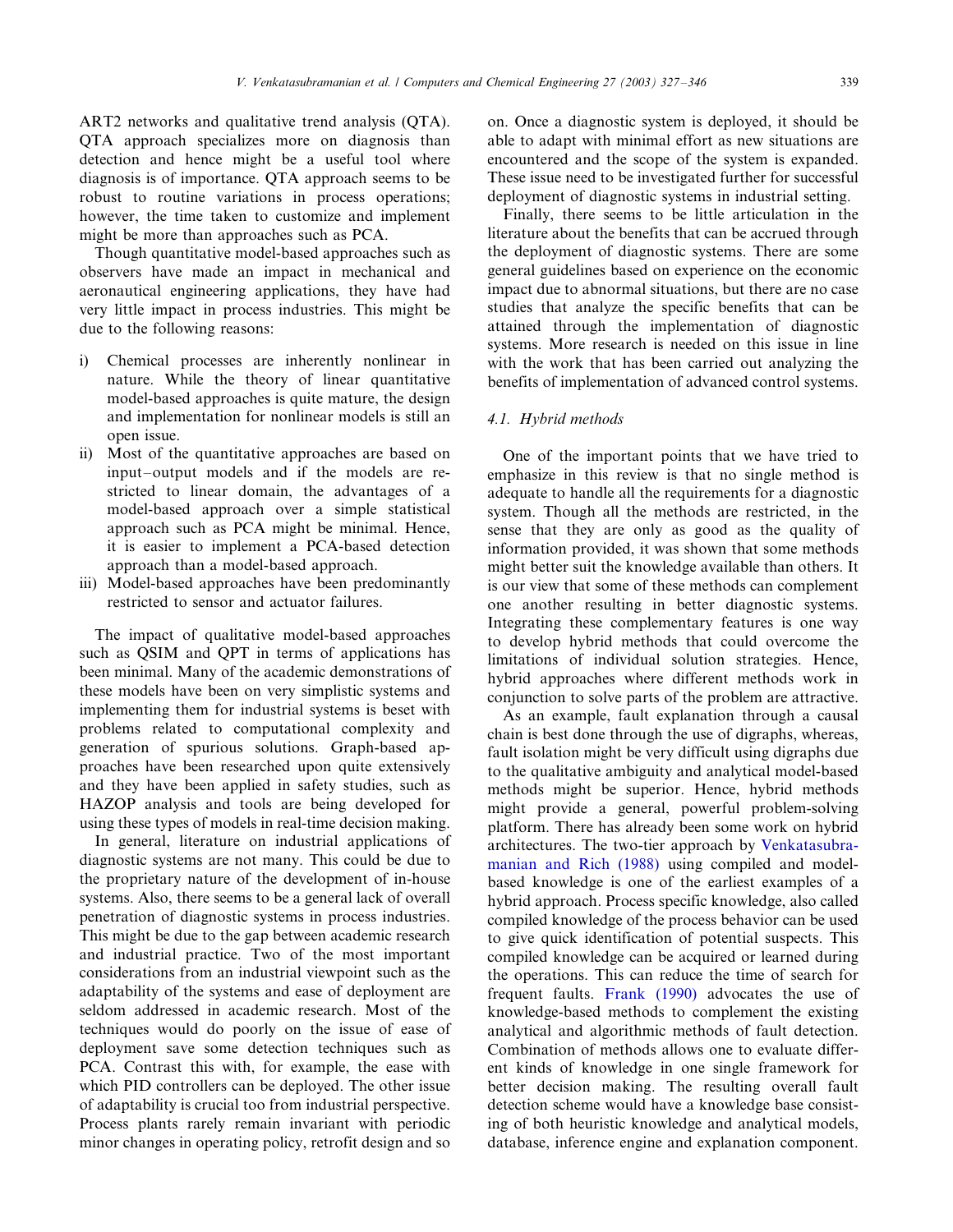A blackboard-based cooperative problem-solving framework where different diagnostic methods work in conjunction to perform collective process fault diagnosis has been proposed by Mylaraswamy (1996), Mylaraswamy and Venkatasubramanian (1997) and Vedam, Dash, and Venkatasubramanian (1999). A blackboard architecture, called Dkit, in which different diagnostic methods analyze the same problem, and a scheduler which regulates the decision-making of these methods is the central concept in this framework. The utility of such a hybrid framework for solving real-time complex fault diagnosis problems is illustrated through the use of a diagnosis study on the Amoco Model IV Fluid Catalytic Cracking Unit (FCCU) (Mylaraswamy, 1996). This framework was adopted by the Honeywell ASM Consortium for the development of a commercially-viable, next generation, intelligent control systems called AEGIS and MSEP.

# 5. Role of fault diagnosis in design and other process operations

Much interest has been shown in the concept of total process control (Garcia, Ramaker, & Pollard, 1991) with the realization that, due to the limitations of accurate model development, automation of decisionmaking requires the addition of an exception handling decision layer. These include such tasks as identifying the occurrence of events outside of normal operation, diagnosing the root cause and finally synthesizing and implementing a corrective action.

Fault diagnosis shares with other process operations the realization that with powerful knowledge representation schemes, one can capture the expertise of operators and control engineers that was gained over years of experience with process plants. Process specific knowledge can be used to improve general purpose methodologies. There is a close coupling between diagnosis and process operations and design of chemical plants. Proper design of a chemical plant can reduce the burden on the task of diagnosis. Also, the information from diagnosis can be used to continuously improve the performance of process operations. The information from fault diagnosis can be incorporated into the traditional solution paradigms of other process operations. The aim of this section is to provide a brief overview of various design and operations modules that would particularly share information with fault diagnosis module and also outline the nature of interaction that one can expect.

#### 5.1. Optimal sensor location

Much of the information one gets about the state of the system is from its sensors. Hence, it is very important

that the sensors be located optimally. This is a task that should be performed at the design stage of the plant. The basic idea is to locate sensors to enhance observability, detectability and separability (Tanaka, 1989). The detectability index characterizes the ability of the system in detecting specified faults, whereas, separability index characterizes the ease of separation of faults as a function of the minimum angle between the functional subspaces of the faults. Observability index imposes full rank conditions on the system matrix. Sensors are located based on the minimization of all three indices. Other than these indices, one can also consider other important factors like frequency of occurrence of different faults, cost of sensors, severity of faults and so on.

Recently, Rengaswamy et al. (Raghuraj, Bhushan, & Rengaswamy, 1999; Bhushan & Rengaswamy, 2000, 2002a,b) have investigated the problem of sensor location based on various fault diagnostic observability criteria. In their work, they have shown how DG and SDG can be used for deciding the location of sensors. Concepts of fault observability and resolution are introduced which then forms the basis for the sensor location algorithm. Raghuraj, Bhushan, & Rengaswamy (1999) use the DG in their sensor location algorithm. Bhushan and Rengaswamy (2000) demonstrate that better design could be achieved using the SDG of the process.

#### 5.2. Data reconciliation

Data reconciliation is an important activity performed in the continuous process industries. Data reconciliation is essentially a quantitative fault diagnosis approach with the focus on detecting sensor faults and sensor biases. Also, another important goal is the reconciliation of measurement data. Data reconciliation usually consists of three parts: (i) identification of the biased parameter; (ii) estimation of the bias; and (iii) rectification of the sensor measurements.

Data reconciliation can be performed in both steadystate and transient conditions. Steady-state data reconciliation is the problem of removing errors from sensor variables given a collection of data points. It is usually handled using linear least squares estimation techniques and has been shown to give reliable results. In contrast, dynamic data reconciliation is the problem of removing errors under time evolutions of sensor variables. This is a significantly tougher problem due to the presence of differential constraints and the pronounced effect of nonlinearity on the solution strategy.

Instead of the purely quantitative approaches to data reconciliation one can use a combination of qualitative approaches and quantitative approaches to better solve the data reconciliation problem. The diagnostic qualitative knowledge can be used to reduce the search space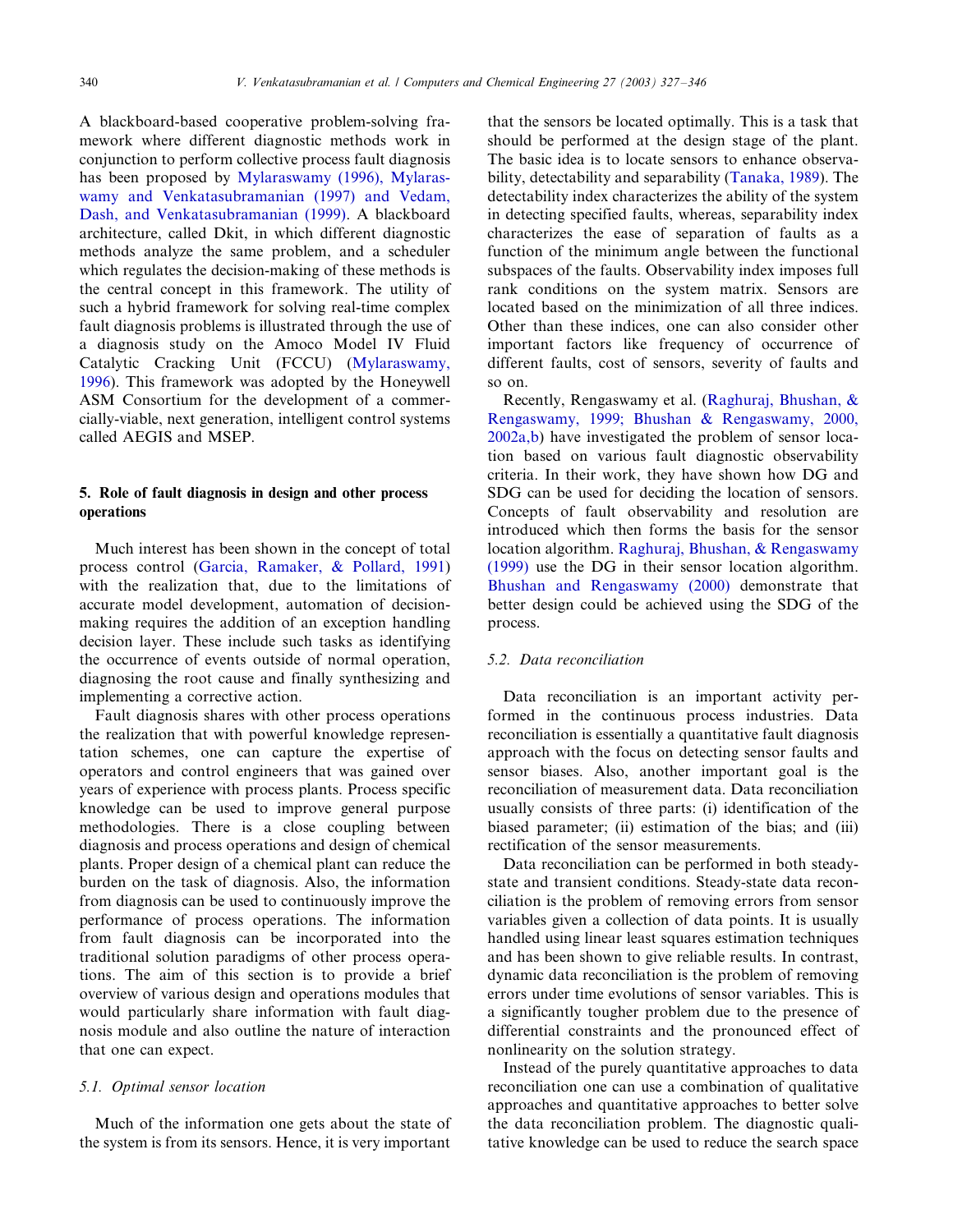and provide good initial guesses. The usefulness of such an approach has been demonstrated by Vachhani, Rengaswamy, and Venkatasubramanian (2001).

#### 5.3. Supervisory control

Supervisory control is an activity that falls in scope between regulatory control and planning. Planning, typically, is the task of creating schedules and making operating decisions on the time-frame of months. It becomes imperative to have a decision layer at a lower level than planning to coordinate various individual control loops and to do exception handling on a much smaller time-frame. Plant behavior in most cases is not perfectly known. Even rigorous models are not adequate to predict plant behavior with satisfying accuracy. There is a natural variability in the process due to raw material variability and due to unsteady environmental condition. This makes the closed world assumption invalid in control strategy. Once a model is obtained and the controller designed, changes in the plant operation can occur that can render the controller ineffective. For many situations this information on changes cannot be anticipated at the design stage, but the controller may be expected to perform over a different operating region or meet more stringent performance criteria than originally specified. When this happens, the controller may exhibit undesirable behavior which requires some action either by the operator or the control engineer. First some retuning may be performed on-line. If this does not correct the problem the loop would be taken off line and a complete redesign performed. As the number of loops under an engineer's supervision increases, the monitoring and correction of control loop problems can become a very time consuming task. This is where we need a supervisory control system to assist in the decision process. The supervisory control system would use the information available from the fault diagnosis system to check and monitor the loops in the regulatory control system. If there has been changes in the control loops, the supervisory control system would then look for different control configurations or set points that would improve the process operations.

For example, the controller configuration, parameters, and actions are not only determined by the mathematical models of the process and the controller, but they are also crucially dependent upon whether the assumptions that underlie the mathematical models are still valid. In many ways the assumptions may be violated. For instance, the controller's effectiveness depends on getting reliable data from the sensors. This is one of the key assumptions underlying the models. If a sensor is faulty, the controller action may become ineffective or it may even cause adverse process behavior. The model could have been linearized near the steady-state operating condition, but due to some

equipment malfunction the process could have drifted towards a new steady state. There could be other equipment malfunctions which would make the controller ineffective. There could be changes in the process parameters due to external influences, which could call for a different control configuration, or different set points and gains.

Hence, fault diagnosis is an important module that can help with information for supervisory decisionmaking. At a lower level, ideas from diagnosis can be used to perform controller diagnostics. Kraus and Myron (1984) discuss an Expert Adaptive Controller Tuning (EXACT) Controller using ideas from pattern recognition approach. Gertler (1989) discusses an intelligent supervisory control which supplements a basic feedback loop with an outer adaptation loop, consisting of an identifier and a tuner. Identification means the estimation of the plant model on the basis of a sequence of input-output measurements. Tuning would require both monitoring the system and adaptation based on the tests performed. The monitoring part of the algorithm does excitation monitoring, stability monitoring and trend filtering. Tuning would then be performed to improve process operations or restore stability as the case may be.

#### 6. Conclusions and future directions

The basic aim of this paper is to organize, classify, review and compare various approaches to fault diagnosis from different perspectives. Towards that goal, we classify the different methods into three categories: (i) quantitative model-based methods; (ii) qualitative model-based methods; and (iii) process history based methods. We also present a framework that shows how these different approaches relate to and differ from each other regarding the transformation of information from the measurement space to the decision space. The important components in the transformation are the transformation from measurement to feature space and the transformation from feature to decision space. A priori process knowledge is used in the first transformation and different search techniques are used in the second transformation. This led to the discussion on diagnostic systems in terms of the typology of a priori knowledge used.

We also propose a list of ten desirable characteristics that one would like a diagnostic system to possess. We compare and evaluate the various methodologies in terms of these characteristics. This comparative study identifies the relative strengths and weaknesses of the different approaches. It also reveals that no single method has all the desirable features we stipulated for a diagnostic system. It is our view that some of these methods can complement one another resulting in better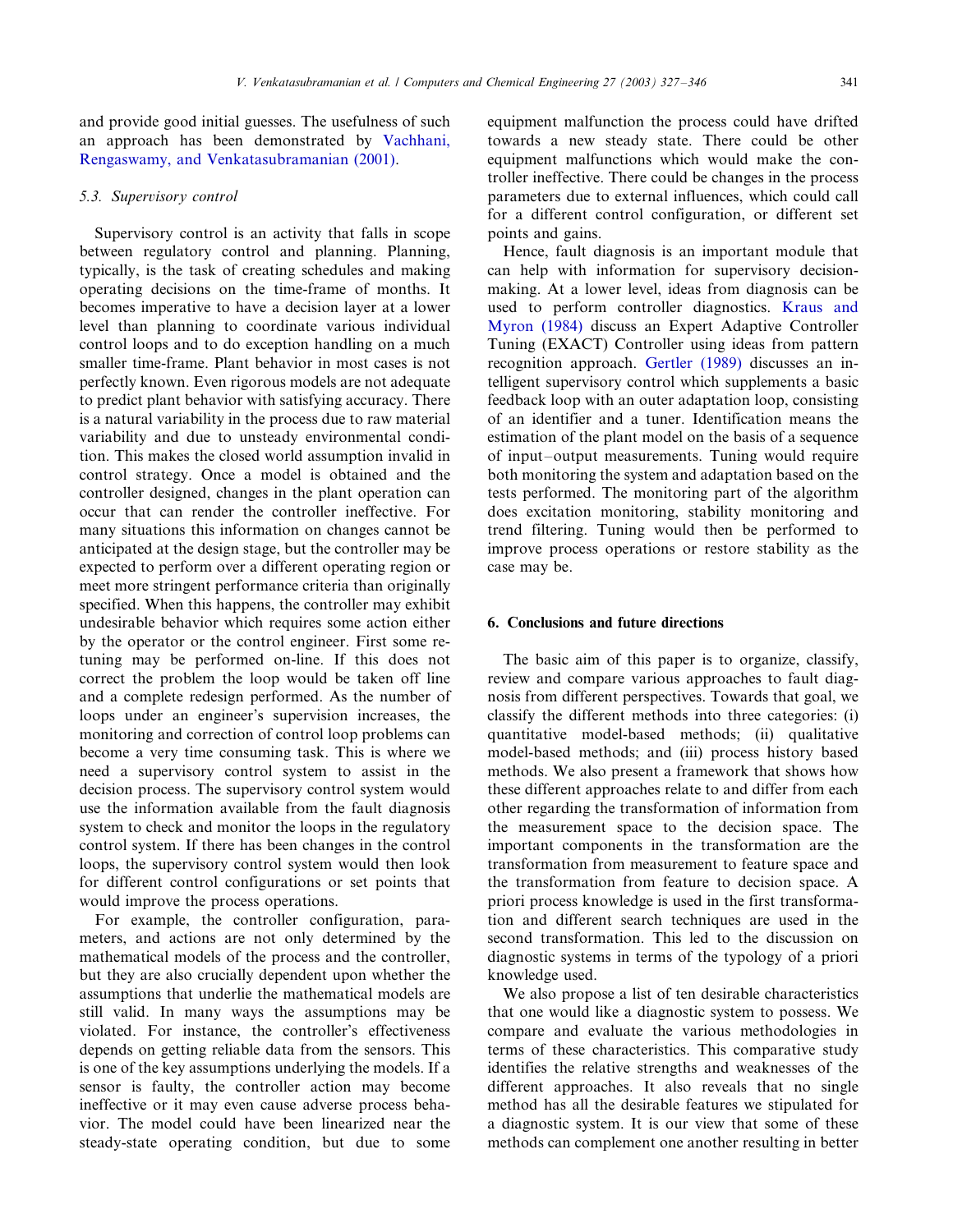

Fig. 4. Integration framework.

diagnostic systems. Integrating these complementary features is one way to develop hybrid systems that could overcome the limitations of individual solution strategies. We think that hybrid systems are an important future direction for research and development in diagnostic systems. Two other areas of equal importance for future research are: (i) integration of diagnostic methods with other process operations for a more comprehensive and effective intelligent supervisory control system; and (ii) implementational issues for largescale industrial applications. Even though we have

broadly classified the future directions into three categories, they are, however, not insulated from each other. They are indeed related to one another. We discuss below the key issues involved in these three future directions of research briefly.

As noted before, the drawbacks of single-method based diagnostic systems are serious enough to limit their applications to small case studies and render them unsuitable for large-scale industrial situations. This makes the design and development of hybrid systems important. Such considerations led to the first attempt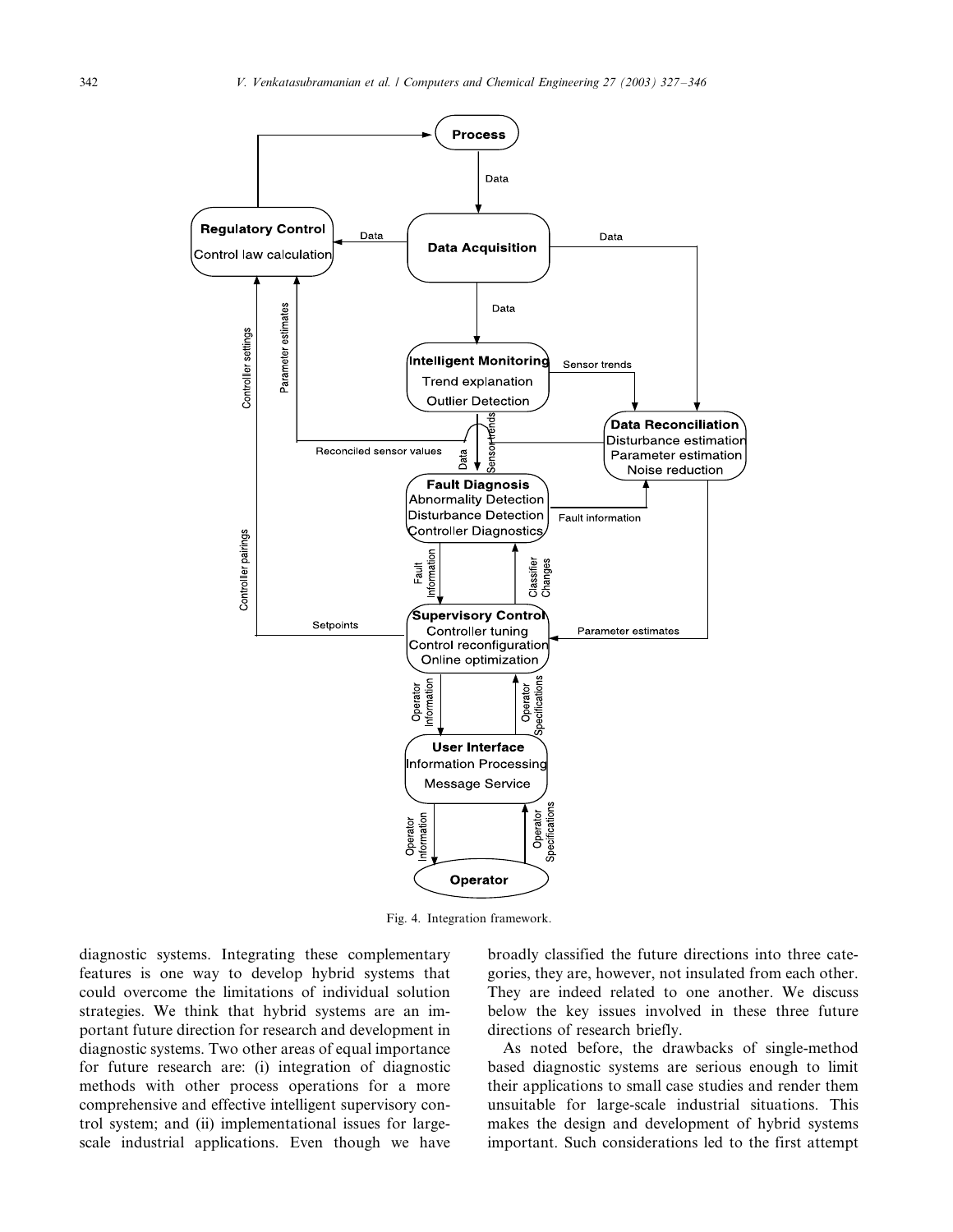towards hybrid systems in the form of the Dkit diagnostic system that was demonstrated on a largescale FCCU and BRCP case studies (Mylaraswamy, 1996; Mylaraswamy and Venkatasubramanian, 1997; Vedam, Dash, & Venkatasubramanian, 1999; Vedam, 1999). For similar reasons, the Honeywell ASM Consortium adopted the Dkit architecture as its AEGIS prototype, a next-generation intelligent control system for operator support. Our experience in designing such systems suggests that a practically successful hybrid system is likely to have at least three diagnostic components: (i) a quantitative method such as PCA for quick detection, (ii) a trend-based diagnostic method (e.g. QTA, wavelets) for explicitly assessing process trends, and (iii) a qualitative causal model approach (e.g. SDGs, abstraction hierarchies) to provide explanations and cause-effect reasoning for the operator. Despite such promising starts towards hybrid systems, much work still remains to be done.

Another important direction for research is the integration of diagnostic tasks with other process operations such as regulatory control, data reconciliation, and supervisory control tasks as depicted in Fig. 4 (Rengaswamy, 1995). The overall problem of process operations management involves several subproblem areas that are related to each other and cannot really be treated as individual problems in isolation. For example, the operating targets via refinery scheduling linear programs, constructed using average operating values, have often been found to be infeasible for implementation at the process control level and hence are routinely ignored (Lasdon & Baker, 1986). In the case of data reconciliation, traditionally one does not consider parameter drifts and structural faults as part of the problem. However, an integrated view is necessary for reconciliation of measured data in the presence of process faults. Low-level events such as sensor failure or some other equipment malfunction, can have a significant impact on the higher level plans by calling for the revision of previous schedules. Likewise, higher level decisions have a serious impact on lower level activities such as supervisory and regulatory control. Thus, while these operational tasks may be intrinsically different from each other, they are, however, closely related to each other and cannot be treated as isolated tasks. Hence, one needs an approach wherein all these different tasks can be integrated into a single unified framework so that the operational decision-making can be made more comprehensively and more effectively.

Despite the close connection of diagnosis with control, it is striking that researchers, particularly in academia, have largely tended to treat them as separate problems. This artificial separation needs to disappear in order for real progress to be made in this area. This creates great research opportunities for the traditional diagnostic and control communities.

The third direction of implementational issues for large-scale diagnostic problems raises important challenges in software architecture, real-time hardware, field testing and validation, maintenance, user interface and operator training and acceptance. The design and implementation of hybrid systems as well as integration of diagnosis with other process operations face several technical challenges. Without going into detail, we would like to list some key ones here:

- i) Ability to reason about process operations without assuming accurate models.
- ii) Ability to reason with incomplete and/or uncertain information about the process.
- iii) Ability to understand, and hence represent, process behavior at different levels of detail depending on the nature of the task.
- iv) Ability to make assumptions about a process when modelling or describing it. One has to ensure the validity and consistency of these assumptions.
- v) Ability to integrate different problem-solving paradigms, knowledge representation schemes, and search techniques.
- vi) Ability to maintain global database and global management of process knowledge.
- vii) Ability to cope with data explosion and the need for effective compression.
- viii) Ability to keep the role of an operator primary and active, not secondary and passive, in the operating environment that is managed with the assistance of on-line intelligent systems.

Developing solutions to overcome these difficult issues towards the design of intelligent supervisory control systems will set the pace of research and development for the coming decade and beyond for engineers in academia and industry. Indeed, we see the successful design and implementation of intelligent supervisory control systems for operator support in a variety of large-scale process applications as the next grand challenge problem for process control engineers.

#### References

- Anderson, T. W. (1984). An introduction to multivariate statistical analysis. New York: Wiley.
- Bakshi, B. (1998). Multiscale PCA with application to multivariate statistical process monitoring. American Institute of Chemical Engineers Journal 44 (7), 1596-1610.
- Bakshi, B., Stephanopoulos, G. (1992). Temporal representation of process trends for diagnosis and control. In IFAC symposium on online fault detection and supervision in the chemical process industry, Newark, DE, USA, 69-74.
- Bakshi, B. R., & Stephanopoulos, G. (1993). Wave-net: a multiresolution, hierarchical neural network with localized learning. American Institute of Chemical Engineers Journal 39 (1), 57-81.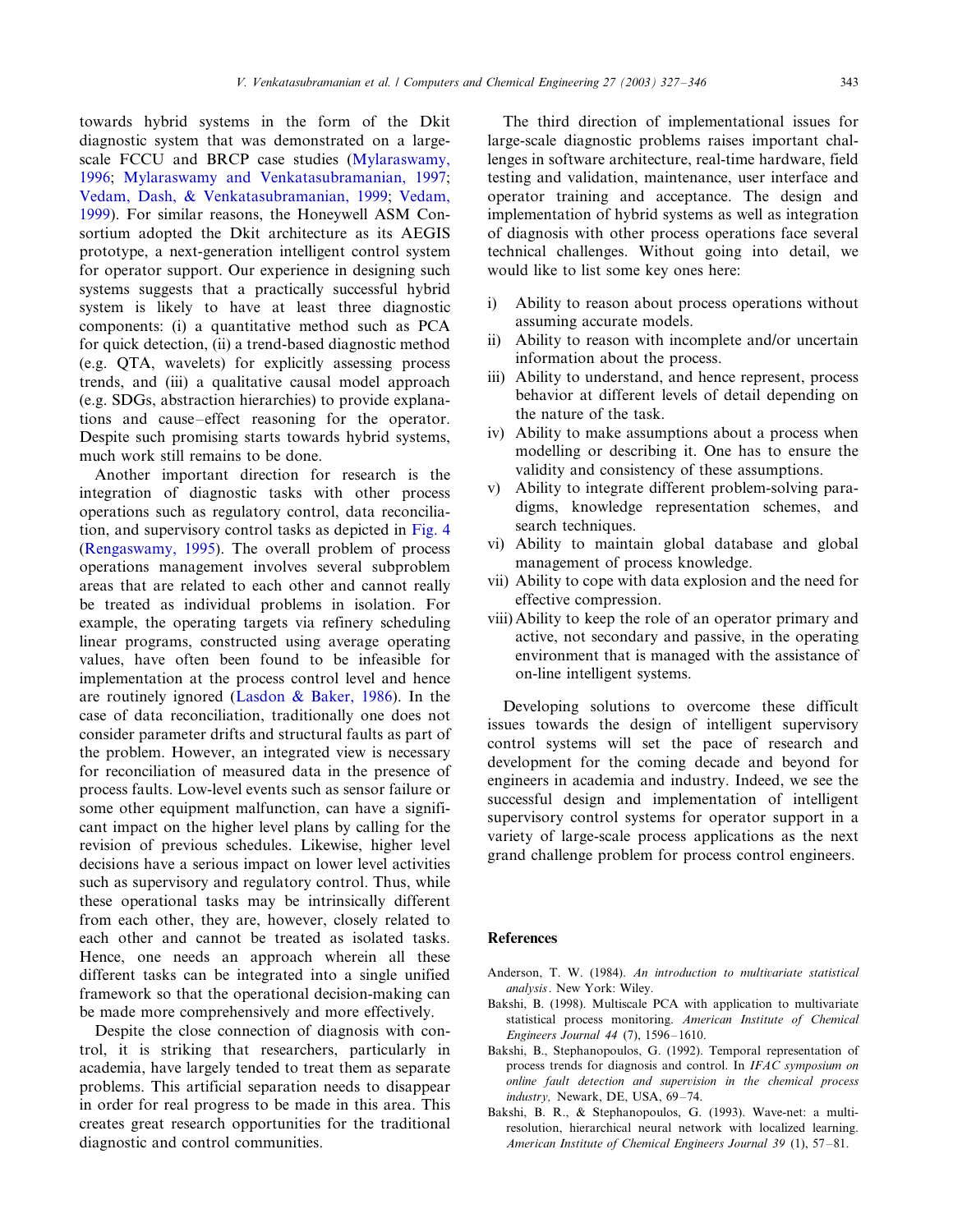- Basila, M., Jr., Stefanek, G., & Cinar, A. (1990). A model-object based supervisory expert system for fault tolerant chemical reactor control. Computers and Chemical Engineering 14 (4-5), 551-560.
- Basseville, M., & Nikiforov, T. V. (1993). Detection of abrupt  $changes$ —theory and application. Information and system sciences series. Prentice Hall.
- Becraft, W., & Lee, P. (1993). An integrated neural network/expert system approach for fault diagnosis. Computers and Chemical Engineering 17 (10), 1001-1014.
- Bhushan, M., & Rengaswamy, R. (2000). Design of sensor network based on the signed directed graph of the process for efficient fault diagnosis. Industrial and Eng. Chem. Research 39, 999-1019.
- Bhushan, M., & Rengaswamy, R. (2002a). Comprehensive design of sensor network for chemical plants based on reliability criteria: I. Framework. Industrial and Eng. Chem. Research 41 (7), 1826-1839.
- Bhushan, M., & Rengaswamy, R. (2002b). Comprehensive design of sensor network for chemical plants based on reliability criteria: II. Applications. Industrial and Eng. Chem. Research 41 (7), 1840-1860.
- Bulsari, A. B. (Ed.), Neural networks for chemical engineers (1995). Amsterdam: Elsevier Science.
- Carpenter, C. A., & Grossberg, S. (1988). The art of adaptive pattern recognition by a self-organizing neural network. Computer 21 (3),  $77 - 88.$
- Chen, B. H., Wang, X. Z., Yang, S. H., & Mcgreavy, C. (1999). Application of wavelets and neural networks to diagnostic system development. I. Feature extraction. Computers and Chemical Engineering 23 (7), 899-906.
- Chen, L., & Modarres, M. (1992). Hierarchical decision process for fault administration. Computers and Chemical Engineering 16 (5), 425-/448.
- Chester, D., Lamb, D., Dhurjati, P. (1984). Rule-based computer alarm analysis in chemical process plants. In Proceedings of 7th Micro-Delcon. 22-29.
- Cheung, J. T., & Stephanopoulos, G. (1990). Representation of process trends part I. A formal representation framework. Computers and Chemical Engineering 14 (4-5), 495-510.
- Cybenko, G. (1989). Approximation by superpositions of a sigmoidal function. Mathematics of Control, Signals and Systems 2, 303-314.
- de Kleer, J., & Brown, S. (1984). A qualitative physics based on confluences. Artificial Intelligence 24  $(1-3)$ , 7-83.
- Dong, D., & McAvoy, T. J. (1996). Batch tracking via nonlinear principal component analysis. American Institute of Chemical Engineers Journal 42 (8), 2199-2208.
- Duda, R. O., & Hart, P. E. (1973). Pattern classification and scene classification. New York: Wiley Interscience.
- Dunia, R., & Qin, S. J. (1998). Subspace approach to multidimensional fault identification and reconstruction. American Institute of Chemical Engineers Journal 44 (8), 1813-1831.
- Dunia, R., Qin, S. J., Edgar, T. F., & McAvoy, T. J. (1996). Identification of faulty sensors using principal component analysis. American Institute of Chemical Engineers Journal 42 (10), 2797-/ 2812.
- Fan, J. Y., Nikolaou, M., & White, R. E. (1993). An approach to fault diagnosis of chemical processes via neural networks. American Institute of Chemical Engineers Journal 39 (1), 82-88.
- Farell, A. E., & Roat, S. D. (1994). Framework for enhancing fault diagnosis capabilities of artificial neural networks. Computers and Chemical Engineering 18 (7), 613-635.
- Frank, P. M. (1990). Fault diagnosis in dynamic-systems using analytical and knowledge-based redundancy-a survey and some new results. Automatica 26 (3), 459-474.
- Fukunaga, K. (1972). Introduction to statistical pattern recognition. New York: Academic press.
- Garcia, C. E., Ramaker, B. L., & Pollard, J. F. (1991). Total process control-beyond the design of model predictive controllers. In Chemical process control-CPCIV, Texas.
- Gertler, J. (1989). Intelligent supervisory control. In A. E. Nisenfeld & J. R. Davis (Eds.), Artificial intelligence handbook, Volume II. Research Triangle Park, NC: USA.
- Gertler, J. (1991). Analytical redundancy methods in fault deduction and isolation. In Proceedings of IFAC/IMACS symposium on SAFEPROCESS'91, Baden-Baden.
- Gertler, J., & McAvoy, T.J. (1997). Principal component analysis and parity relations-a strong duality. In IFAC SAFEPROCESS'97.
- Henley, E.J. (1984). Application of expert systems to fault diagnosis. In AIChE annual meeting, San Francisco, CA.
- Himmelblau, D. M. (1978). Fault detection and diagnosis in chemical and petrochemical processes. Amsterdam: Elsevier Press.
- Holcomb, T., Morari, M. (1991). Local training of radial basis function networks: towards solving the hidden unit problem. In American control conference (pp. 2331-2336).
- Hoskins, J. C., Kaliyur, K. M., & Himmelblau, D. M. (1991). Fault diagnosis in complex chemical plants using artificial neural networks. American Institute of Chemical Engineers Journal 37 (1), 137-/141.
- Hotelling, H. (1947). Multivariate quality control illustrated by the testing of sample bombsights. In O. Eisenhart (Ed.), Selected techniques of statistical analysis (pp. 113-184). New York: McGraw-Hill.
- Jackson, J. E. (1991). A user's guide to principal components. New York: Wiley-Interscience.
- Janusz, M., & Venkatasubramanian, V. (1991). Automatic generation of qualitative description of process trends for fault detection and diagnosis. Engineering Applications of Artificial Intelligence 4 (5), 329-/339.
- Johnston, L. P. M., & Kramer, M. A. (1994). Probability density estimation using elliptical basis functions. American Institute of Chemical Engineers Journal 40 (10), 1639-1649.
- Kaspar, M. H., & Ray, W. H. (1992). Chemometric methods for process monitoring and high performance controller design. American Institute of Chemical Engineers Journal 38 (10), 1593-1608.
- Kavuri, S. N., & Venkatasubramanian, V. (1993a). Representing bounded fault classes using neural networks with ellipsoidal functions. Computers and Chemical Engineering 17 (2), 139-163.
- Kavuri, S. N., & Venkatasubramanian, V. (1993b). Using fuzzy clustering with ellipsoidal units in neural networks for robust fault classification. Computers and Chemical Engineering 17 (8), 765-784.
- Kavuri, S. N., & Venkatasubramanian, V. (1994). Neural network decomposition strategies for large scale fault diagnosis. International Journal of Control 59 (3), 767-792.
- Kohonen, T. (1984). Self-organization and associative memory. New York: Springer.
- Konstantinov, K. B., & Yoshida, T. (1992). Real-time qualitative analysis of the temporal shapes of the (bio)process variables. American Institute of Chemical Engineers Journal 38 (11), 1703-/ 1715.
- Kraus, T. W., & Myron, T. J. (1984). Self-tuning PID controller uses pattern recognition approach. Control Engineering 31 (6), 106-111.
- Kresta, J. V., MacGregor, J. F., & Marlin, T. E. (1991). Multivariate statistical monitoring of processes. Canadian Journal of Chemical Engineering 69 (1), 35-47.
- Lasdon, L.S., Baker, T.E. (1986). The integration of planning, scheduling, and process control. In Proceedings of the third international conference on chemical process control.
- Leonard, J.A., Kramer, M.A. (1990). Limitations of backpropagation approach to fault diagnosis and improvements with radial basis functions. In AIChE annual meeting, Chicago.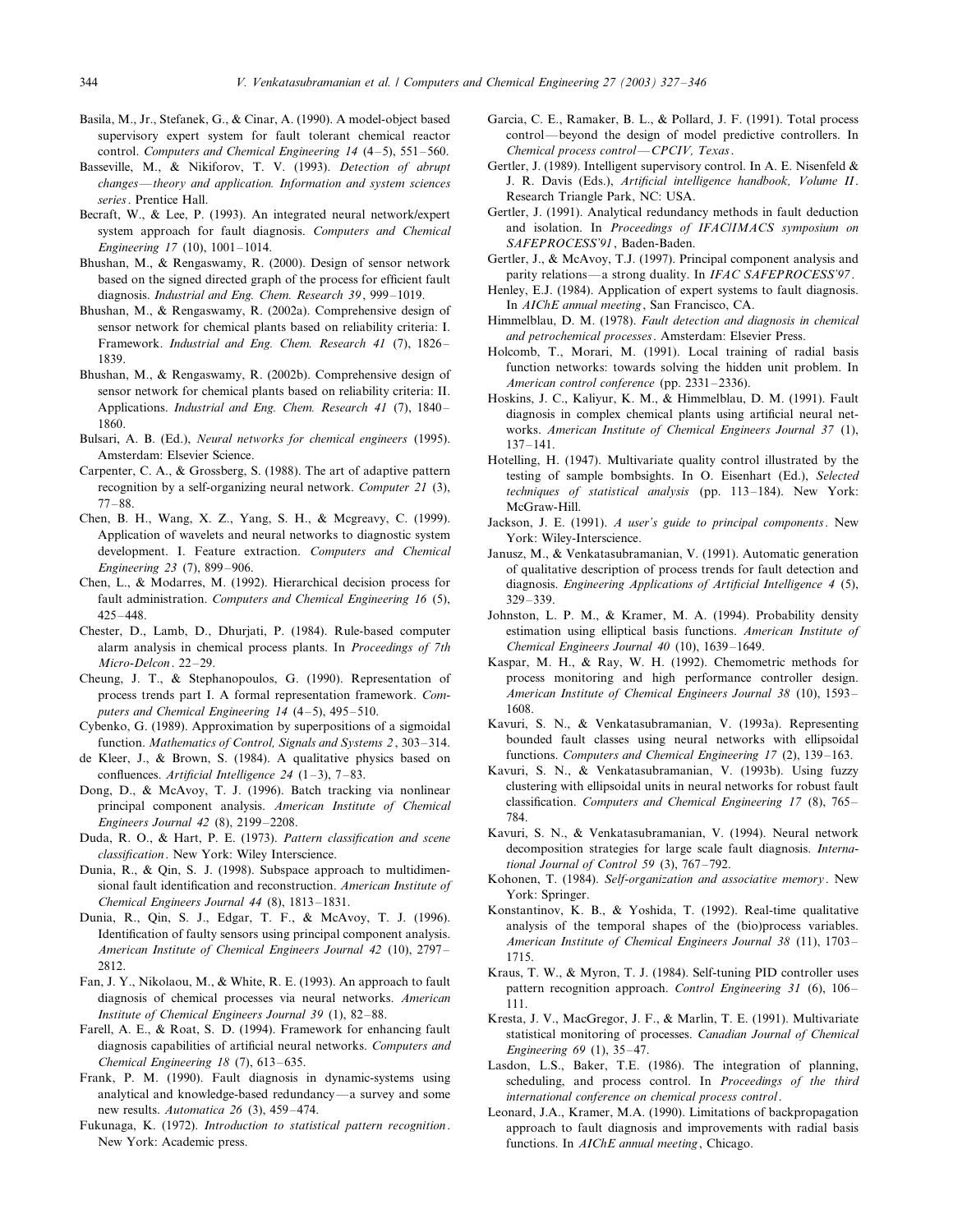- Leonard, J. A., & Kramer, M. A. (1993). Diagnosing dynamic faults using modular neural nets. IEEE Expert  $8$  (2), 44-53.
- Leung, D., & Romagnoli, J. (2000). Dynamic probabilistic modelbased expert system for fault diagnosis. Computers and Chemical Engineering 24 (11), 2473-2492.
- Li, W., Yue, H., Valle-Cervantes, S., & Qin, S. (2000). Recursive PCA for adaptive process monitoring. Journal of Process Control 10 (5), 471-/486.
- MacGregor, J. F., Jacckle, C., Kiparissides, C., & Koutondi, M. (1994). Process monitoring and diagnosis by multiblock PLS methods. American Institute of Chemical Engineers Journal 40  $(5), 826 - 838.$
- MacGregor, J. F., & Kourti, T. (1995). Statistical process control of multivariate processes. Control Engineering Practice 3 (3), 403-414.
- MacGregor, J. F., Marlin, T. E., Kresta, J., & Skagerberg, B. (1991). Multivariate statistical methods in process analysis and control. In Y. Arkun & W. H. Ray (Eds.), Chemical process control-CPCIV (pp. 79-100). CACHE-AIChE.
- Marr, D., & Hildreth, E. (1980). Theory of edge detection. Proceedings of Royal Society London 207, 187-217.
- Mylaraswamy, D. (1996). DKit: a blackboard-based distributed multiexpert environment for abnormal situation management. Ph.D. thesis, Purdue University.
- Mylaraswamy, D., & Venkatasubramanian, V. (1997). A hybrid framework for large scale process fault diagnosis. Computers and Chemical Engineering 21, S935-S940.
- Niida, K. (1985). Expert system experiments in processing engineering. In Institution of chemical engineering symposium series (pp. 529-583).
- Nomikos, P., & MacGregor, J. (1994). Monitoring batch processes using multiway principal component analysis. American Institute of Chemical Engineers Journal  $40$  (8),  $1361-1375$ .
- Page, E. S. (1954). Continuous inspection schemes. Biometrika 41,  $100 - 115$ .
- Parzen, E. (1962). On the estimation of probability density function and the mode. Annals of Mathematical Statistics 33, 1065-1076.
- Pearson, K. (1901). On lines and planes of closest fit to systems of points in space. Philosophical Magazine Series B 2, 559-572.
- Piovoso, M.J., Kosanovich, K.A., Pearson, R.K. (1992). Monitoring of process performance in real time. In Proceedings of the American control conference (pp. 2359-2363).
- Piovoso, M. J., Kosanovich, K. A., & Yuk, J. P. (1992). Process data chemometrica. IEEE Transactions Instrumentation and Measurement 41 (2), 262-268.
- Qin, S. (1998). Recursive PLS algorithm for adaptive data monitoring. Computers and Chemical Engineering 22 (4/5), 503-514.
- Qin, S., & Li, W. (1999). Detection, identification, and reconstruction of faulty sensors with maximized sensitivity. American Institute of Chemical Engineers Journal 45 (9), 1963-1976.
- Qin, S. J., & McAvoy, T. J. (1992). Nonlinear PLS modeling using neural networks. Computers and Chemical Engineering 16 (4), 379-391.
- Quantrille, T. E., & Liu, Y. A. (1991). Artificial intelligence in chemical engineering . San Diego, LA: Academic Press.
- Raghuraj, R., Bhushan, M., & Rengaswamy, R. (1999). Location of sensors in complex chemical plants based on fault diagnostic observability criteria. American Institute of Chemical Engineers Journal 45 (2), 310-322.
- Raich, A., & Cinar, A. (1997). Diagnosis of process disturbances by statistical distance and angle measures. Computers and Chemical Engineering 21 (6), 661-673.
- Raich, A., & Cinar, A. (1996). Statistical process monitoring and disturbance diagnosis in multivariable continuous processes. American Institute of Chemical Engineers Journal 42 (4), 995-1009.
- Ramesh, T.S., Davis, J.F., Schwenzer, G.M. (1989). Catcracker: an expert system for process and malfunction diagnosis in fluid

catalytic cracking units. In AIChE annual meeting, San Francisco, CA.

- Ramesh, T. S., Davis, J. F., & Schwenzer, G. M. (1992). Knowledgebased diagnostic systems for continuous process operations based upon the task framework. Computers and Chemical Engineering 16  $(2), 109 - 127.$
- Ramesh, T. S., Shum, S. K., & Davis, J. F. (1988). A structured framework for efficient problem-solving in diagnostic expert systems. Computers and Chemical Engineering 9-10 (12), 891-902.
- Reiter, R. (1987). A theory of diagnosis from first principles. Artificial Intelligence 32 (1), 57-95.
- Rengaswamy, R. (1995). A framework for integrating process monitoring, fault diagnosis and supervisory control. Ph.D. thesis, Purdue University.
- Rengaswamy, R., Hagglund, T., & Venkatasubramanian, V. (2001). A qualitative shape analysis formalism for monitoring control loop performance. Engineering Applications of Artificial Intelligence 14  $(1), 23-33.$
- Rengaswamy, R., & Venkatasubramanian, V. (1995). A syntactic pattern-recognition approach for process monitoring and fault diagnosis. Engineering Applications of Artificial Intelligence 8 (1),  $35 - 51$ .
- Rengaswamy, R., & Venkatasubramanian, V. (2000). A fast training neural network and its updation for incipient fault detection and diagnosis. Computers and Chemical Engineering  $24$  (2-7), 431-437.
- Rich, S. H., & Venkatasubramanian, V. (1987). Model-based reasoning in diagnostic expert systems for chemical process plants. Computers and Chemical Engineering 11, 111-122.
- Rich, S. H., Venkatasubramanian, V., Nasrallah, M., & Matteo, C. (1989). Development of a diagnostic expert system for a whipped toppings process. Journal of Loss Prevention in the Process Industries 2 (3), 145-154.
- RojasGuzman, C., & Kramer, M. A. (1993). Comparison of belief networks and rule-based systems for fault diagnosis of chemical processes. Engineering Applications of Artificial Intelligence 3 (6), 191-/202.
- Scenna, N. J. (2000). Some aspects of fault diagnosis in batch processes. Reliability Engineering and System Safety 70 (1), 95-110.
- Shewhart, W. A. (1931). Economic control of quality of manufactured product. Princeton, NJ: Van Nostrand.
- Smyth, P. (1994). Hidden markov models for fault detection in dynamic systems. Pattern Recognition 27 (1), 149-164.
- Tanaka, S. (1989). Diagnosability of systems and optimal sensor location. In R. J. Patton, P. M. Frank & R. N. Clark (Eds.), Fault diagnosis in dynamic systems: theory and application . NY: Prentice Hall.
- Tarifa, E., & Scenna, N. (1997). Fault diagnosis, directed graphs, and fuzzy logic. Computers and Chemical Engineering 21, S649-654.
- Tarifa, E. E., & Scenna, N. J. (1998). A methodology for fault diagnosis in large chemical processes and an application to a multistage flash desalination process: part I. Reliability Engineering and System Safety 60 (1), 29-40.
- Tsai, C. S., & Chang, C. T. (1995). Dynamic process diagnosis via integrated neural networks. Computers and Chemical Engineering 19, S747-S752.
- Ungar, L. H., Powell, B. A., & Kamens, S. N. (1990). Adaptive networks for fault diagnosis and process control. Computers and Chemical Engineering  $14$  (4-5), 561-572.
- Ungar, L. H., & Venkatasubramanian, V. (1990). Artificial intelligence in process systems engineering: knowledge representation . Austin, TX: CACHE.
- Vachhani, P., Rengaswamy, R., & Venkatasubramanian, V. (2001). A framework for integrating diagnostic knowledge with nonlinear optimization for data reconciliation and parameter estimation in dynamic systems. Chemical Engineering Science 56 (6), 2133-2148.